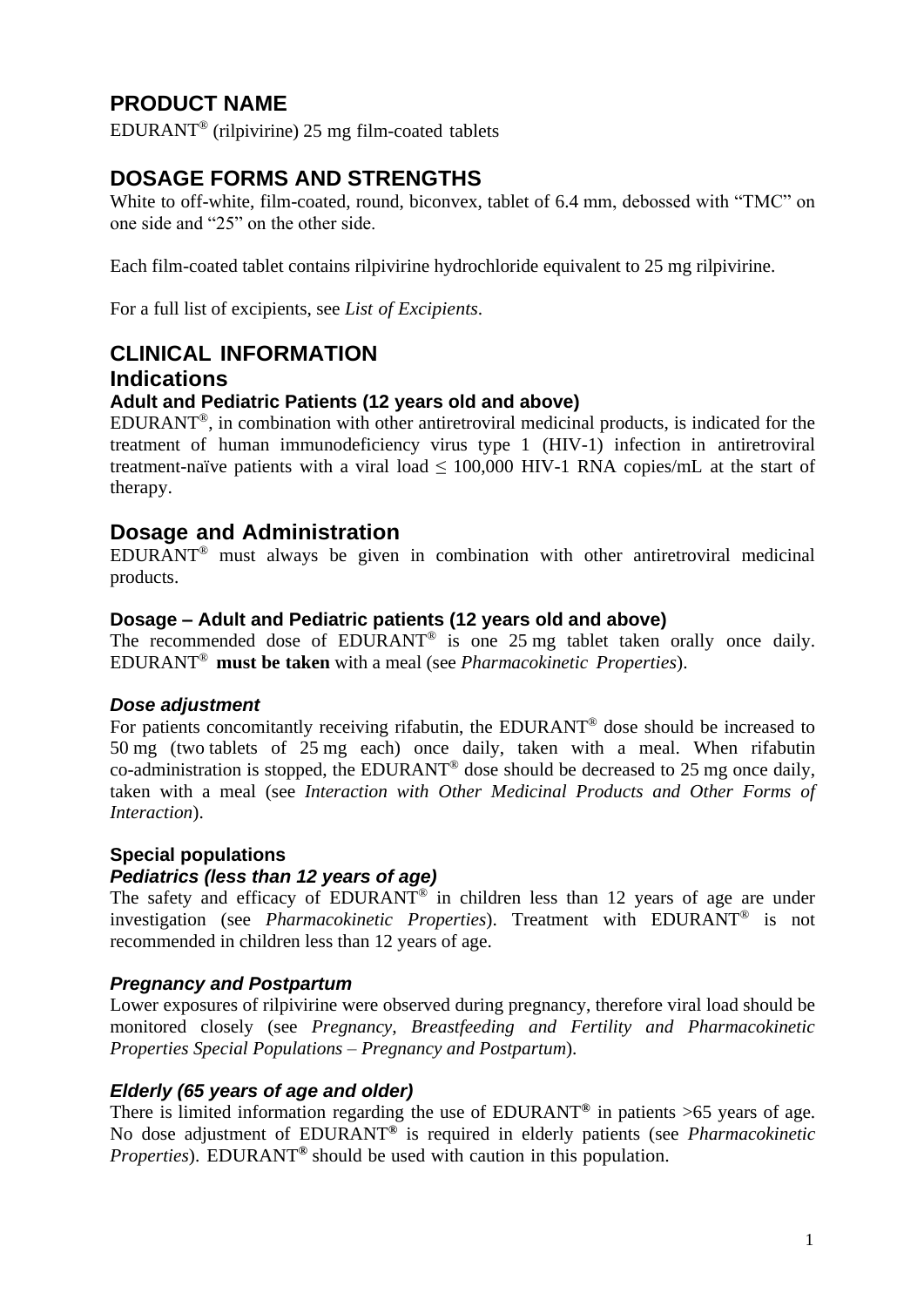#### *Renal Impairment*

EDURANT® has mainly been studied in patients with normal renal function. No dose adjustment of EDURANT® is required in patients with mild or moderate renal impairment. In patients with severe renal impairment or end-stage renal disease, EDURANT<sup>®</sup> should be used with caution. In patients with severe renal impairment or end-stage renal disease, the combination of EDURANT® with a strong CYP3A inhibitor (e.g., ritonavir-boosted HIV protease inhibitor) should only be used if the benefit outweighs the risk (see *Pharmacokinetic Properties*).

Treatment with EDURANT<sup>®</sup> resulted in an early small increase of mean serum creatinine levels which remained stable over time and is not considered clinically relevant (see *Adverse Reactions*).

#### *Hepatic Impairment*

There is limited information regarding the use of EDURANT® in patients with mild or moderate hepatic impairment (Child-Pugh score A or B). No dose adjustment of EDURANT® is required in patients with mild or moderate hepatic impairment. EDURANT ® should be used with caution in patients with moderate hepatic impairment. EDURANT® has not been studied in patients with severe hepatic impairment (Child-Pugh score C). Therefore,  $EDURANT^®$  is not recommended in patients with severe hepatic impairment (see *Pharmacokinetic Properties*).

#### *Timing of Dosing*

If the patient misses a dose of EDURANT® within 12 hours of the time it is usually taken, the patient should take EDURANT® with a meal as soon as possible and then take the next dose of EDURANT® at the regularly scheduled time. If a patient misses a dose of EDURANT® by more than 12 hours, the patient should not take the missed dose, but resume the usual dosing schedule.

# **Contraindications**

Hypersensitivity to rilpivirine or to any of the excipients.

EDURANT® should not be co-administered with the following medicinal products, as significant decreases in rilpivirine plasma concentrations may occur (due to CYP3A enzyme induction or gastric pH increase), which may result in loss of therapeutic effect of EDURANT® (see *Interactions*):

- the anticonvulsants carbamazepine, oxcarbazepine, phenobarbital, phenytoin
- the antimycobacterials rifampicin, rifapentine
- proton pump inhibitors, such as omeprazole, esomeprazole, lansoprazole, pantoprazole, rabeprazole
- the glucocorticoid systemic dexamethasone, except as a single dose treatment
- St John's wort (*Hypericum perforatum*)

#### **Warnings and Precautions**

Patients should be advised that current antiretroviral therapy does not cure HIV and has not been proven to prevent the transmission of HIV to others through blood or sexual contact. Appropriate precautions to prevent the transmission of HIV should continue to be employed.

#### **Virologic Failure and Development of Resistance**

EDURANT® has not been evaluated in patients with previous virologic failure to any other antiretroviral therapy. The list of rilpivirine resistance-associated mutations presented in section *Pharmacodynamic Properties* should only guide the use of EDURANT® in the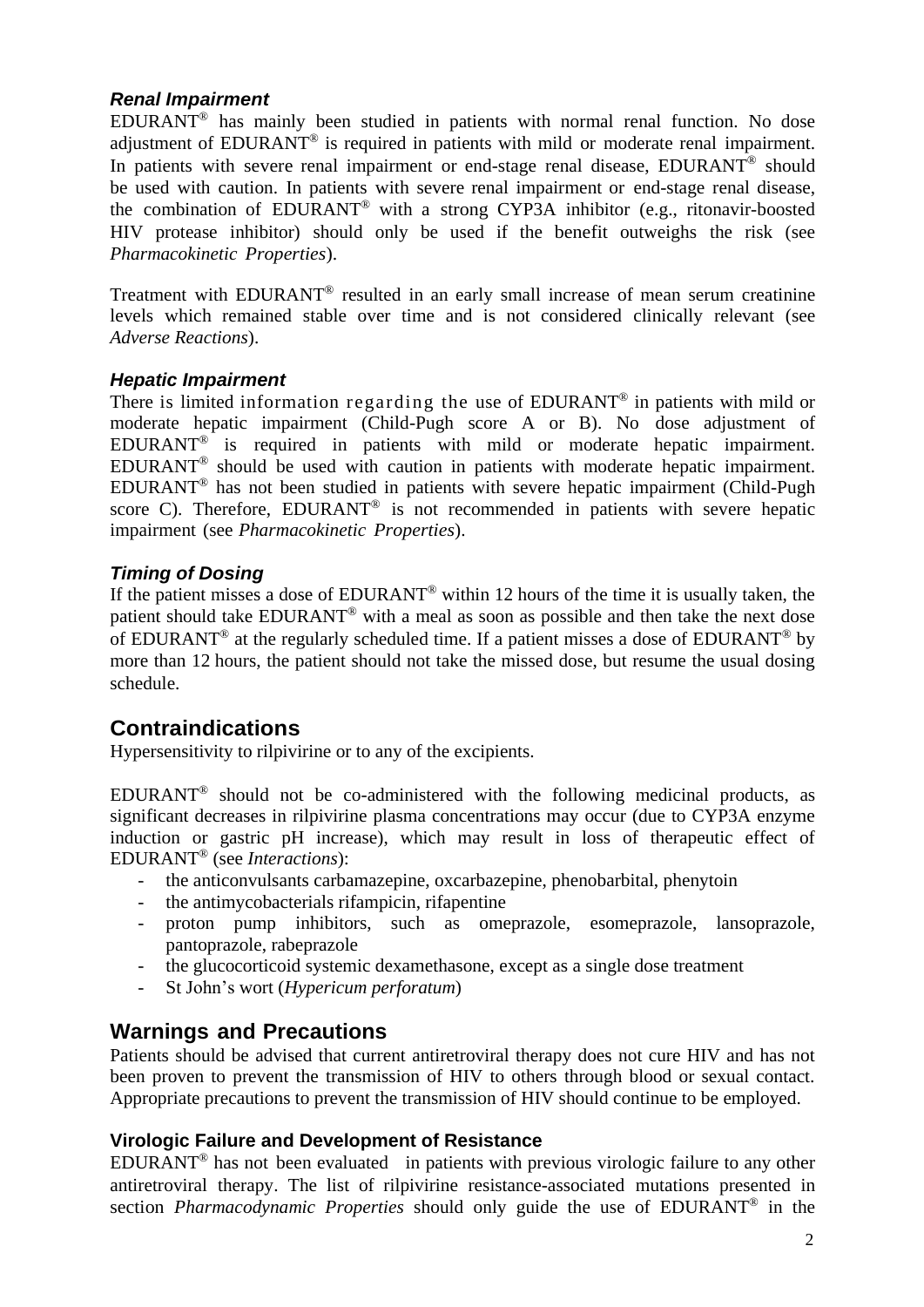treatment-naïve population.

In the pooled analysis from the phase III trials in adults through 96 weeks, patients treated with EDURANT<sup>®</sup> with a baseline viral load > 100000 HIV-1 RNA copies/mL had a greater risk of virologic failure (18.2% with EDURANT® versus 7.9% with efavirenz) compared to patients with a baseline viral load < 100000 HIV-1 RNA copies/mL. The greater risk of virologic failure for patients in the EDURANT® arm was observed in the first 48 weeks of these trials while low rates of virologic failure, similar between the treatment arms, were observed from week 48 to week 96 (see *Pharmacodynamic Properties*). Patients with a baseline viral load > 100000 HIV-1 RNA copies/mL who experienced virologic failure exhibited a higher rate of treatment-emergent resistance to the NNRTI class. More patients who failed virologically on EDURANT<sup>®</sup> than who failed virologically on efavirenz developed lamivudine/emtricitabine associated resistance (see *Pharmacodynamic Properties*).

No new information was identified in pediatric patients 12 to less than 18 years of age in trial C213.

This information should be taken into consideration when initiating therapy with EDURANT®.

#### **Cardiovascular**

At supra-therapeutic doses (75 and 300 mg once daily), rilpivirine has been associated with prolongation of the QTc interval of the electrocardiogram (ECG).

EDURANT® at the recommended dose of 25 mg once daily is not associated with a clinically relevant effect on QTc. EDURANT ® should be used with caution when coadministered with medicinal products with a known risk of Torsade de Pointes.

#### **Interactions with Medicinal Products**

Caution should be given to prescribing EDURANT® with medicinal products that may reduce the exposure of rilpivirine.

For information on interactions with medicinal products, see *Contraindications* and *Interaction with Other Medicinal Products and Other Forms of Interaction*.

#### **Depressive Disorders**

The adverse reaction depressive disorders (depressed mood, depression, dysphoria, major depression, mood altered, negative thoughts, suicide attempt, suicidal ideation) has been reported with EDURANT<sup>®</sup>. During the Phase 3 trials (N = 1368) through 96 weeks, the incidence of depressive disorders (regardless of causality, severity) reported among EDURANT<sup>®</sup> (n = 686) or efavirenz (n = 682) was 9% and 8%, respectively. Most events were mild or moderate in severity. The incidence of Grade 3 and 4 depressive disorders (regardless of causality) was 1% for both EDURANT® and efavirenz. The incidence of discontinuation due to depressive disorders among EDURANT® or efavirenz was 1% in each arm. Suicide ideation was reported in 4 subjects in each arm while suicide attempt was reported in 2 subjects in the EDURANT® arm. Patients with severe depressive symptoms should seek immediate medical evaluation to assess the possibility that the symptoms are related to EDURANT®, and if so, to determine whether the risks of continued therapy outweigh the benefits.

#### **Fat Redistribution**

Redistribution/accumulation of body fat, including central obesity, dorsocervical fat enlargement (buffalo hump), peripheral wasting, facial wasting, breast enlargement, and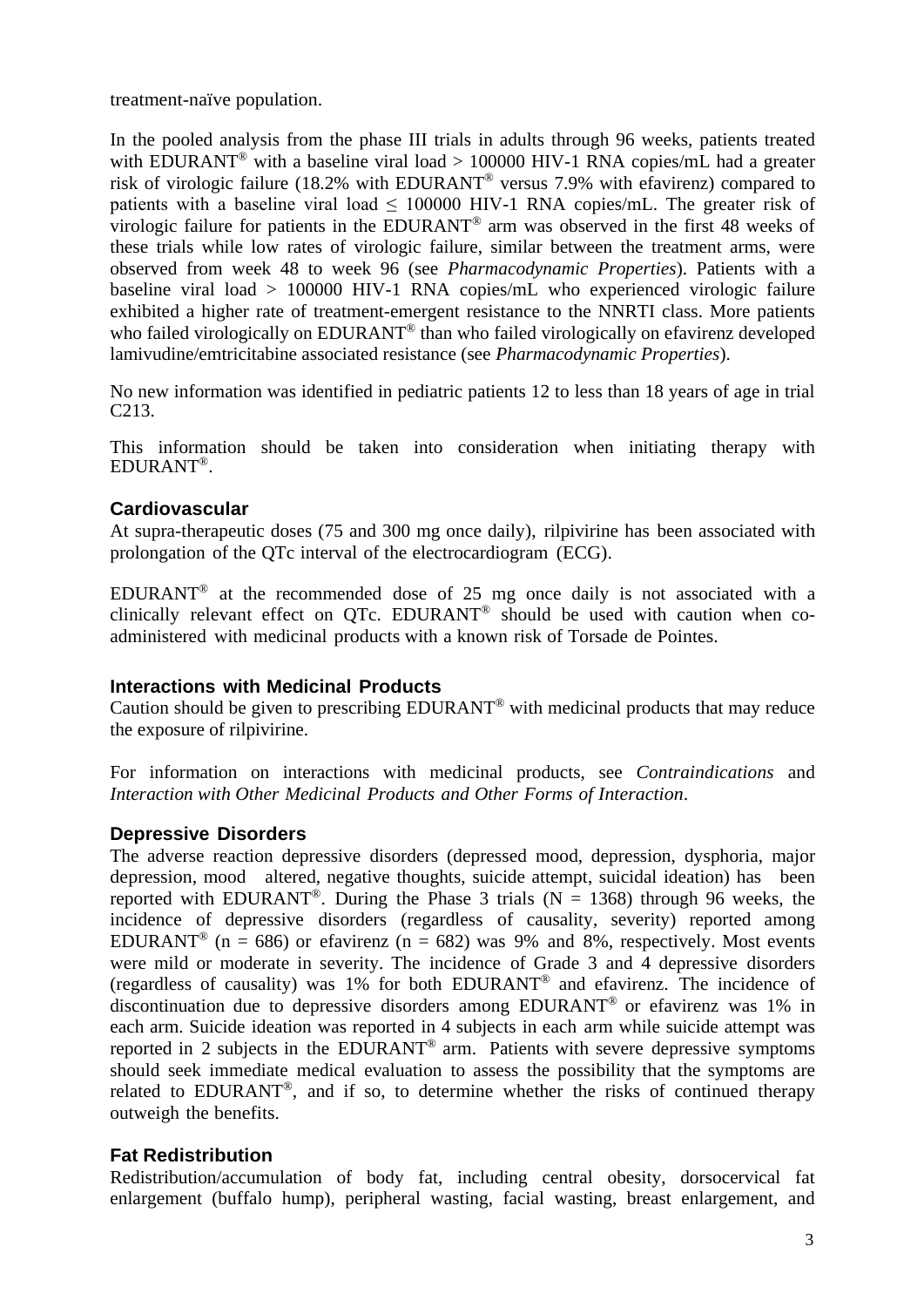"cushingoid appearance" have been observed in patients receiving antiretroviral therapy. The mechanism and long-term consequences of these events are currently unknown. A causal relationship has not been established (see *Adverse Reactions*).

#### **Immune Reconstitution Inflammatory Syndrome**

Immune reconstitution inflammatory syndrome has been reported in patients treated with combination antiretroviral therapy, including EDURANT®. During the initial phase of combination antiretroviral treatment, patients whose immune system responds may develop an inflammatory response to indolent or residual opportunistic infections (such as *Mycobacterium avium* complex, cytomegalovirus, *Pneumocystis jiroveci* pneumonia, and tuberculosis), which may necessitate further evaluation and treatment. Autoimmune disorders such as Graves' disease and autoimmune hepatitis have also been reported to occur in the setting of immune reconstitution inflammatory syndrome; however, the time to onset is more variable, and these events can occur many months after initiation of treatment (see *Adverse Reactions*).

#### **Interactions**

#### **Medicinal Products that Affect Rilpivirine Exposure**

Rilpivirine is primarily metabolised by cytochrome P450 (CYP)3A, and medicinal products that induce or inhibit CYP3A may thus affect the clearance of rilpivirine (see *Pharmacokinetic Properties*). Co-administration of EDURANT® and medicinal products that induce CYP3A may result in decreased plasma concentrations of rilpivirine which could potentially reduce the therapeutic effect of EDURANT®. Co-administration of EDURANT® and medicinal products that inhibit CYP3A may result in increased plasma concentrations of rilpivirine.

Co-administration of EDURANT® with medicinal products that increase gastric pH may result in decreased plasma concentrations of rilpivirine which could potentially reduce the therapeutic effect of EDURANT®.

#### **Medicinal Products that are Affected by the Use of Rilpivirine**

EDURANT<sup>®</sup> at a dose of 25 mg q.d. is not likely to have a clinically relevant effect on the exposure of medicinal products metabolised by CYP enzymes.

Established and theoretical interactions with selected antiretrovirals and non-antiretroviral medicinal products are listed in table 1 and table 2, respectively.

#### *Interaction table*

Interactions between rilpivirine and co-administered medicinal products are listed in the tables below (increase is indicated as "↑", decrease as "↓", no change as "↔", not applicable as "NA", once daily as "q.d." and twice daily as "b.i.d.").

| Table 1: Drug interactions – Rilpivirine co-administered with antiretroviral and antiviral medicinal<br>products |                                                    |                                      |                     |                   |                             |  |
|------------------------------------------------------------------------------------------------------------------|----------------------------------------------------|--------------------------------------|---------------------|-------------------|-----------------------------|--|
| Co-administered<br>medicinal product                                                                             | Dose of<br>co-administered<br>medicinal<br>product | <b>Medicinal</b><br>product assessed | $\mathbf{C}_{\max}$ | <b>AUC</b>        | $\mathbb{C}_{\mathbf{min}}$ |  |
| <b>HIV NUCLEOSIDE OR NUCLEOTIDE REVERSE TRANSCRIPTASE INHIBITORS</b><br>(NRTIs/N[t]RTIs)                         |                                                    |                                      |                     |                   |                             |  |
| Didanosine $**$                                                                                                  | $400$ mg q.d.                                      | didanosine                           | $\leftrightarrow$   | $12\%$            | <b>NA</b>                   |  |
|                                                                                                                  |                                                    | rilpivirine                          | $\leftrightarrow$   | $\leftrightarrow$ | $\leftrightarrow$           |  |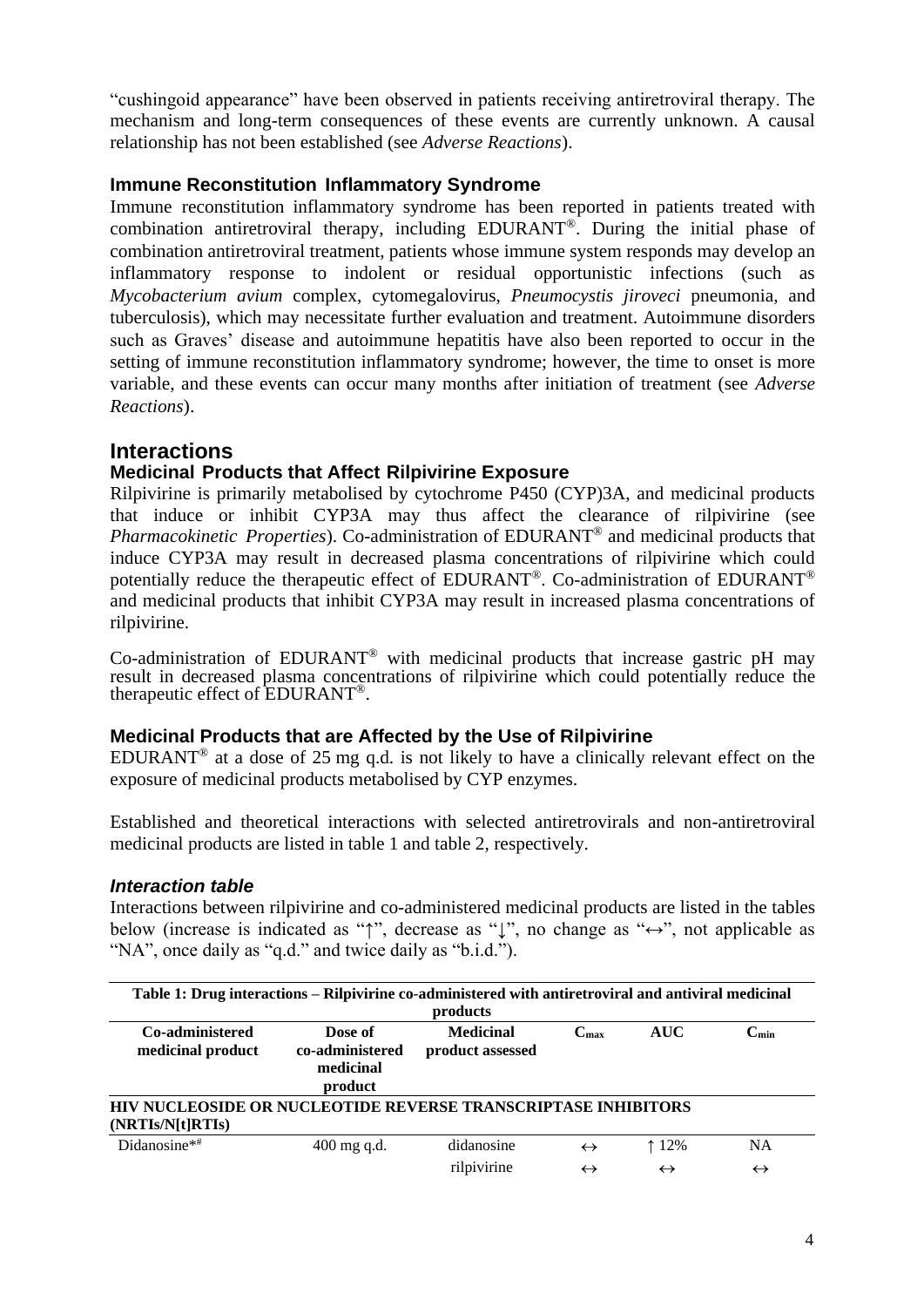|                                                                                                                      | No dose adjustment is required when EDURANT <sup>®</sup> is co-administered with<br>didanosine. Didanosine should be administered on an empty stomach and at least<br>two hours before or at least four hours after EDURANT® (which should be<br>administered with a meal).                                                                                                                                                       |             |                   |                   |                   |
|----------------------------------------------------------------------------------------------------------------------|-----------------------------------------------------------------------------------------------------------------------------------------------------------------------------------------------------------------------------------------------------------------------------------------------------------------------------------------------------------------------------------------------------------------------------------|-------------|-------------------|-------------------|-------------------|
| Tenofovir disoproxil                                                                                                 | 300 mg q.d.                                                                                                                                                                                                                                                                                                                                                                                                                       | tenofovir   | ↑ 19%             | 123%              | $\uparrow$ 24%    |
| fumarate*#                                                                                                           |                                                                                                                                                                                                                                                                                                                                                                                                                                   | rilpivirine | $\leftrightarrow$ | $\leftrightarrow$ | $\leftrightarrow$ |
|                                                                                                                      | No dose adjustment is required when EDURANT® is co-administered with                                                                                                                                                                                                                                                                                                                                                              |             |                   |                   |                   |
|                                                                                                                      | tenofovir disoproxil fumarate.                                                                                                                                                                                                                                                                                                                                                                                                    |             |                   |                   |                   |
| Other NRTIs                                                                                                          | Based on the different elimination routes for rilpivirine and these other NRTIs, no                                                                                                                                                                                                                                                                                                                                               |             |                   |                   |                   |
| (abacavir, emtricitabine,                                                                                            | clinically relevant drug-drug interactions are expected between these medicinal                                                                                                                                                                                                                                                                                                                                                   |             |                   |                   |                   |
| lamivudine, stavudine<br>and zidovudine)                                                                             | products and EDURANT®.                                                                                                                                                                                                                                                                                                                                                                                                            |             |                   |                   |                   |
| HIV NON-NUCLEOSIDE REVERSE TRANSCRIPTASE INHIBITORS (NNRTIs)                                                         |                                                                                                                                                                                                                                                                                                                                                                                                                                   |             |                   |                   |                   |
| <b>NNRTIs</b>                                                                                                        | It is not recommended to co-administer EDURANT® with NNRTIs.                                                                                                                                                                                                                                                                                                                                                                      |             |                   |                   |                   |
| (delavirdine, efavirenz,                                                                                             |                                                                                                                                                                                                                                                                                                                                                                                                                                   |             |                   |                   |                   |
| etravirine, nevirapine)                                                                                              |                                                                                                                                                                                                                                                                                                                                                                                                                                   |             |                   |                   |                   |
| HIV PROTEASE INHIBITORS (PIs) - with co-administration of low dose ritonavir                                         |                                                                                                                                                                                                                                                                                                                                                                                                                                   |             |                   |                   |                   |
| Darunavir/ritonavir*#                                                                                                | 800/100 mg q.d.                                                                                                                                                                                                                                                                                                                                                                                                                   | darunavir   | $\leftrightarrow$ | $\leftrightarrow$ | $\downarrow$ 11%  |
|                                                                                                                      |                                                                                                                                                                                                                                                                                                                                                                                                                                   | rilpivirine | ↑79%              | ↑130%             | ↑ 178%            |
|                                                                                                                      | Concomitant use of EDURANT <sup>®</sup> with darunavir/ritonavir may cause an increase in<br>the plasma concentrations of rilpivirine (inhibition of CYP3A enzymes). No dose<br>adjustment is required when EDURANT <sup>®</sup> is co-administered with<br>darunavir/ritonavir.                                                                                                                                                  |             |                   |                   |                   |
| Lopinavir/ritonavir (soft                                                                                            | 400/100 mg b.i.d.                                                                                                                                                                                                                                                                                                                                                                                                                 | lopinavir   | $\leftrightarrow$ | $\leftrightarrow$ | $\downarrow$ 11%  |
| gel capsules)*#                                                                                                      |                                                                                                                                                                                                                                                                                                                                                                                                                                   | rilpivirine | ↑ 29%             | ↑ 52%             | ↑74%              |
| Other boosted PIs<br>(atazanavir/ritonavir,                                                                          | Concomitant use of EDURANT® with lopinavir/ritonavir may cause an increase in<br>the plasma concentrations of rilpivirine (inhibition of CYP3A enzymes). No dose<br>adjustment is required when EDURANT® is co-administered with<br>lopinavir/ritonavir.<br>Concomitant use of EDURANT <sup>®</sup> with boosted PIs may cause an increase in the<br>plasma concentrations of rilpivirine (inhibition of CYP3A enzymes). EDURANT® |             |                   |                   |                   |
| fosamprenavir/ritonavir,<br>saquinavir/ritonavir,<br>tipranavir/ritonavir)                                           | is not expected to affect the plasma concentrations of co-administered PIs.                                                                                                                                                                                                                                                                                                                                                       |             |                   |                   |                   |
| HIV PROTEASE INHIBITORS (PIs) - without co-administration of low dose ritonavir                                      |                                                                                                                                                                                                                                                                                                                                                                                                                                   |             |                   |                   |                   |
| Unboosted PIs                                                                                                        | Concomitant use of EDURANT <sup>®</sup> with unboosted PIs may cause an increase in the                                                                                                                                                                                                                                                                                                                                           |             |                   |                   |                   |
| (atazanavir,                                                                                                         | plasma concentrations of rilpivirine (inhibition of CYP3A enzymes). EDURANT®                                                                                                                                                                                                                                                                                                                                                      |             |                   |                   |                   |
| fosamprenavir, indinavir, is not expected to affect the plasma concentrations of co-administered PIs.<br>nelfinavir) |                                                                                                                                                                                                                                                                                                                                                                                                                                   |             |                   |                   |                   |
| <b>CCR5 ANTAGONISTS</b>                                                                                              |                                                                                                                                                                                                                                                                                                                                                                                                                                   |             |                   |                   |                   |
| Maraviroc                                                                                                            | No clinically relevant drug-drug interaction is expected when EDURANT <sup>®</sup> is                                                                                                                                                                                                                                                                                                                                             |             |                   |                   |                   |
|                                                                                                                      | co-administered with maraviroc.                                                                                                                                                                                                                                                                                                                                                                                                   |             |                   |                   |                   |
| HIV INTEGRASE STRAND TRANSFER INHIBITORS<br>Raltegravir*                                                             | 400 mg b.i.d.                                                                                                                                                                                                                                                                                                                                                                                                                     | raltegravir | $\uparrow$ 10%    | ↑9%               | ↑ 27%             |
|                                                                                                                      |                                                                                                                                                                                                                                                                                                                                                                                                                                   | rilpivirine | $\leftrightarrow$ | $\leftrightarrow$ | $\leftrightarrow$ |
|                                                                                                                      | No dose adjustment is required when EDURANT® is co-administered with<br>raltegravir.                                                                                                                                                                                                                                                                                                                                              |             |                   |                   |                   |
| OTHER ANTIVIRAL AGENTS                                                                                               |                                                                                                                                                                                                                                                                                                                                                                                                                                   |             |                   |                   |                   |
| Ribavirin                                                                                                            | No clinically relevant drug-drug interaction is expected when EDURANT® is<br>co-administered with ribavirin.                                                                                                                                                                                                                                                                                                                      |             |                   |                   |                   |
| Simeprevir*                                                                                                          | 150 mg once daily                                                                                                                                                                                                                                                                                                                                                                                                                 | simeprevir  | $\uparrow$ 10%    | $\leftrightarrow$ | $\leftrightarrow$ |
|                                                                                                                      |                                                                                                                                                                                                                                                                                                                                                                                                                                   | rilpivirine | $\leftrightarrow$ | $\leftrightarrow$ | 125%              |
|                                                                                                                      | No dose adjustment is required for either drug when EDURANT <sup>®</sup> is co-<br>administered with simeprevir.                                                                                                                                                                                                                                                                                                                  |             |                   |                   |                   |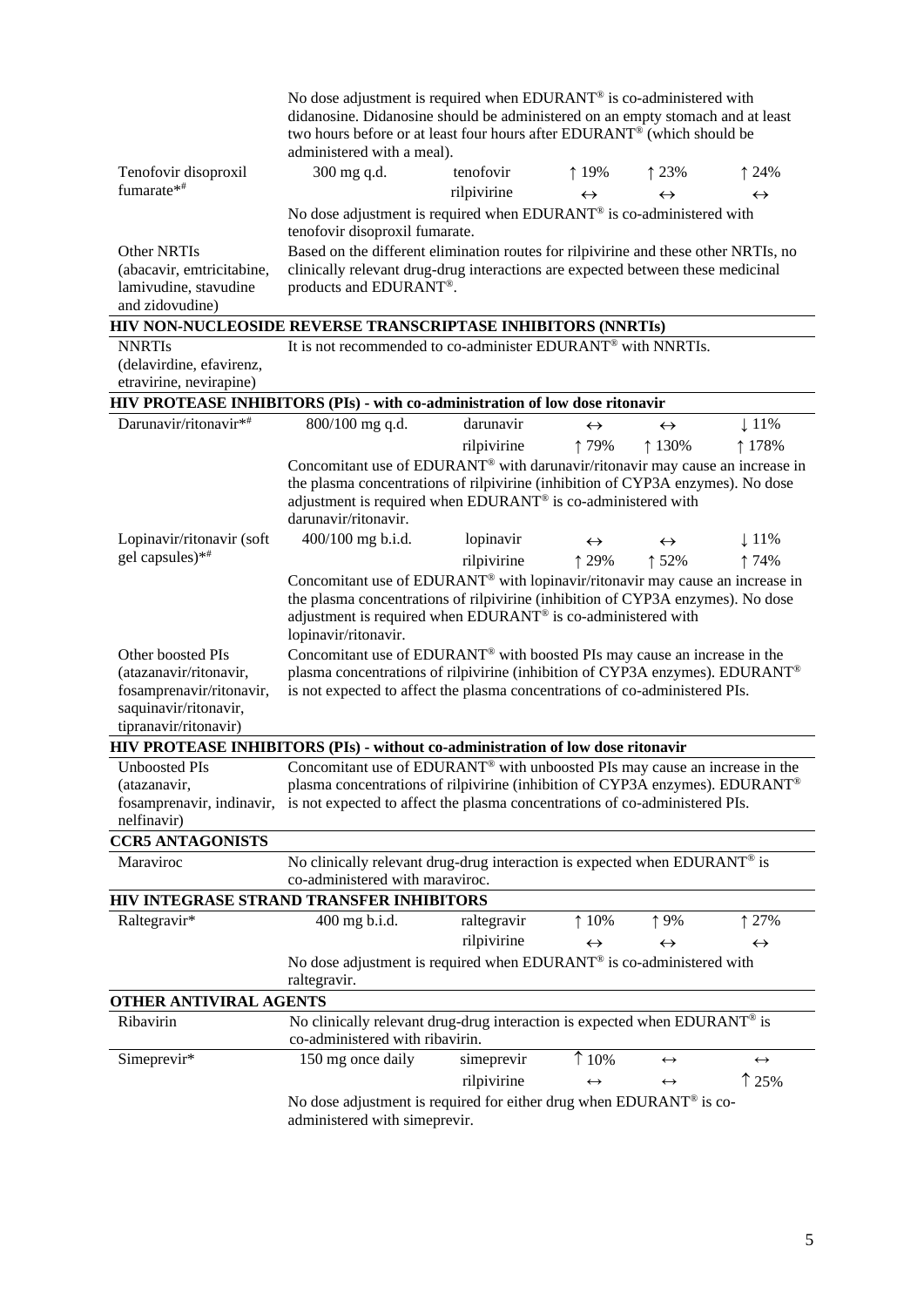- \* The interaction between EDURANT® and the drug was evaluated in a clinical study. All other drug interactions shown are predicted.
- # This interaction study has been performed with a dose higher than the recommended dose for EDURANT® assessing the maximal effect on the co-administered drug. The dosing recommendation is applicable to the recommended dose of EDURANT® 25 mg q.d.

|                                                                                                |                                                    | Table 2: Drug interactions – Rilpivirine co-administered with non-antiretroviral medicinal products                                                                                                                                                                                                                                                                                                                                                 |                            |                                                  |                                       |
|------------------------------------------------------------------------------------------------|----------------------------------------------------|-----------------------------------------------------------------------------------------------------------------------------------------------------------------------------------------------------------------------------------------------------------------------------------------------------------------------------------------------------------------------------------------------------------------------------------------------------|----------------------------|--------------------------------------------------|---------------------------------------|
| Co-administered<br>medicinal<br>product                                                        | Dose of<br>co-administered<br>medicinal<br>product | <b>Medicinal product assessed</b>                                                                                                                                                                                                                                                                                                                                                                                                                   | $C_{\rm max}$              | <b>AUC</b>                                       | $C_{min}$                             |
| <b>ANTIARRHYTHMICS</b>                                                                         |                                                    |                                                                                                                                                                                                                                                                                                                                                                                                                                                     |                            |                                                  |                                       |
| Digoxin*                                                                                       | 0.5 mg single dose                                 | digoxin<br>No dose adjustment is required when EDURANT <sup>®</sup> is co-administered with digoxin.                                                                                                                                                                                                                                                                                                                                                | $\leftrightarrow$          | $\leftrightarrow$                                | <b>NA</b>                             |
| <b>ANTIDIABETICS</b>                                                                           |                                                    |                                                                                                                                                                                                                                                                                                                                                                                                                                                     |                            |                                                  |                                       |
| Metformin*                                                                                     | 850 mg single dose                                 | metformin<br>No dose adjustment is required when EDURANT® is co-administered with metformin.                                                                                                                                                                                                                                                                                                                                                        | $\leftrightarrow$          | $\leftrightarrow$                                | NA                                    |
| <b>ANTICONVULSANTS</b>                                                                         |                                                    |                                                                                                                                                                                                                                                                                                                                                                                                                                                     |                            |                                                  |                                       |
| Carbamazepine<br>Oxcarbazepine<br>Phenobarbital<br>Phenytoin<br><b>AZOLE ANTIFUNGAL AGENTS</b> | <b>EDURANT®</b><br>EDURANT <sup>®</sup> .          | should not be used in combination with these anticonvulsants as<br>co-administration may cause significant decreases in rilpivirine plasma concentrations<br>(induction of CYP3A enzymes). This may result in loss of therapeutic effect of                                                                                                                                                                                                         |                            |                                                  |                                       |
|                                                                                                |                                                    |                                                                                                                                                                                                                                                                                                                                                                                                                                                     |                            |                                                  |                                       |
| Ketoconazole*#                                                                                 | 400 mg q.d.                                        | ketoconazole                                                                                                                                                                                                                                                                                                                                                                                                                                        | $\leftrightarrow$<br>↑ 30% | $\downarrow$ 24%                                 | $\downarrow$ 66%                      |
| Fluconazole<br>Itraconazole<br>Posaconazole<br>Voriconazole<br><b>ANTIMYCOBACTERIALS</b>       | administered with EDURANT®.                        | rilpivirine<br>Concomitant use of EDURANT <sup>®</sup> with azole antifungal agents may cause an increase in the<br>plasma concentrations of rilpivirine (inhibition of CYP3A enzymes). No rilpivirine dose<br>adjustment is required when EDURANT <sup>®</sup> is co-administered with azole antifungal agents.<br>Clinically monitor for breakthrough fungal injections when azole antifungals are co-                                            |                            | ↑49%                                             | ↑76%                                  |
| Rifabutin*                                                                                     | 300 mg q.d. $\dagger$                              | rifabutin                                                                                                                                                                                                                                                                                                                                                                                                                                           |                            |                                                  |                                       |
|                                                                                                |                                                    |                                                                                                                                                                                                                                                                                                                                                                                                                                                     | $\leftrightarrow$          | $\leftrightarrow$                                | $\leftrightarrow$                     |
|                                                                                                |                                                    | 25-O-desacetyl-rifabutin                                                                                                                                                                                                                                                                                                                                                                                                                            | $\leftrightarrow$          | $\leftrightarrow$                                | $\leftrightarrow$                     |
|                                                                                                | 300 mg q.d.<br>300 mg q.d.                         | ril pivirine $(25 \text{ mg } q.d.)$<br>rilpivirine (50 mg q.d.)                                                                                                                                                                                                                                                                                                                                                                                    | $\downarrow$ 31%<br>↑43%   | $\downarrow$ 42%<br>16%                          | $\downarrow$ 48%<br>$\leftrightarrow$ |
|                                                                                                |                                                    |                                                                                                                                                                                                                                                                                                                                                                                                                                                     |                            | (as compared to 25 mg q.d.<br>rilpivirine alone) |                                       |
|                                                                                                | decreased to 25 mg once daily.                     | Concomitant use of EDURANT® with rifabutin may cause significant decreases in<br>rilpivirine plasma concentrations (induction of CYP3A enzymes). This may result in loss of<br>therapeutic effect of EDURANT®. Throughout co-administration of EDURANT® with<br>rifabutin, the EDURANT <sup>®</sup> dose should be increased from 25 mg once daily to 50 mg once<br>daily. When rifabutin co-administration is stopped, the EDURANT® dose should be |                            |                                                  |                                       |
| Rifampicin*#                                                                                   | 600 mg q.d.                                        | rifampicin                                                                                                                                                                                                                                                                                                                                                                                                                                          | $\leftrightarrow$          | $\leftrightarrow$                                | <b>NA</b>                             |
|                                                                                                |                                                    | 25-desacetyl-rifampicin                                                                                                                                                                                                                                                                                                                                                                                                                             | $\leftrightarrow$          | $\downarrow$ 9%                                  | <b>NA</b>                             |
|                                                                                                |                                                    | rilpivirine                                                                                                                                                                                                                                                                                                                                                                                                                                         | $\downarrow$ 69%           | $\downarrow 80\%$                                | ↓89%                                  |
| Rifapentine                                                                                    | EDURANT <sup>®</sup> .                             | EDURANT <sup>®</sup> should not be used in combination with rifampicin or rifapentine as<br>co-administration may cause significant decreases in rilpivirine plasma concentrations<br>(induction of CYP3A enzymes). This may result in loss of therapeutic effect of                                                                                                                                                                                |                            |                                                  |                                       |
| <b>ANTICOAGULANTS</b>                                                                          |                                                    |                                                                                                                                                                                                                                                                                                                                                                                                                                                     |                            |                                                  |                                       |
| Dabigatran                                                                                     | with caution.                                      | A risk for increases in dabigatran plasma concentrations cannot be excluded (inhibition of<br>intestinal P-gp). The combination of EDURANT® and dabigatran etexilate should be used                                                                                                                                                                                                                                                                 |                            |                                                  |                                       |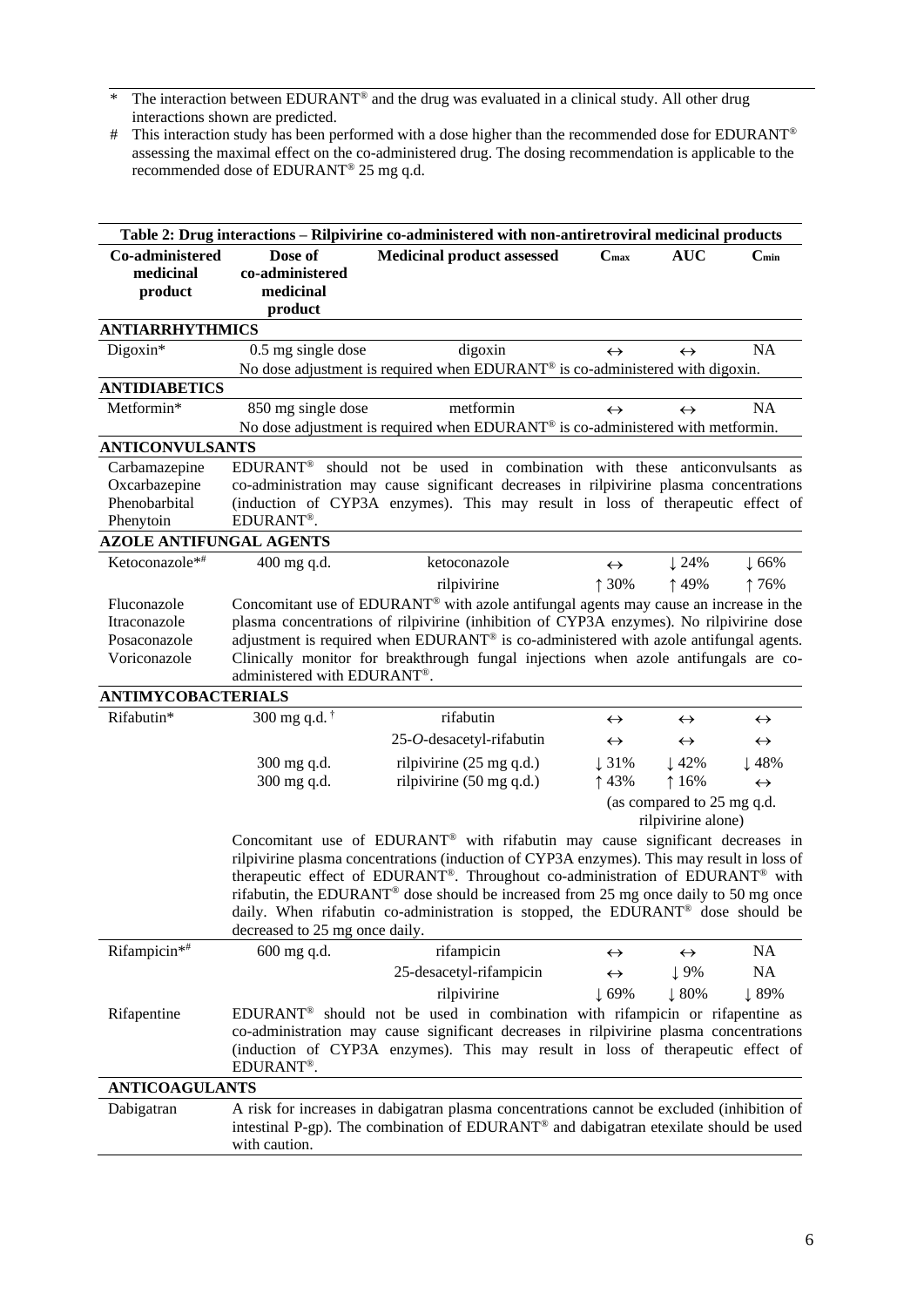|                                           |                                               | Table 2: Drug interactions – Rilpivirine co-administered with non-antiretroviral medicinal products                                                                                                       |                   |                   |                   |
|-------------------------------------------|-----------------------------------------------|-----------------------------------------------------------------------------------------------------------------------------------------------------------------------------------------------------------|-------------------|-------------------|-------------------|
| <b>MACROLIDE ANTIBIOTICS</b>              |                                               |                                                                                                                                                                                                           |                   |                   |                   |
| Clarithromycin                            |                                               | Concomitant use of EDURANT® with clarithromycin or erythromycin may cause an                                                                                                                              |                   |                   |                   |
| Erythromycin                              |                                               | increase in the plasma concentrations of rilpivirine (inhibition of CYP3A enzymes). Where                                                                                                                 |                   |                   |                   |
|                                           |                                               | possible, alternatives such as azithromycin should be considered.                                                                                                                                         |                   |                   |                   |
| <b>GLUCOCORTICOIDS</b>                    |                                               |                                                                                                                                                                                                           |                   |                   |                   |
| Dexamethasone                             |                                               | EDURANT <sup>®</sup> should not be used in combination with systemic dexamethasone as                                                                                                                     |                   |                   |                   |
| (systemic)                                |                                               | co-administration may cause significant decreases in rilpivirine plasma concentrations                                                                                                                    |                   |                   |                   |
|                                           |                                               | (induction of CYP3A enzymes). This may result in loss of therapeutic effect of<br>EDURANT <sup>®</sup> . Alternatives should be considered, particularly for long-term use.                               |                   |                   |                   |
| PROTON PUMP INHIBITORS                    |                                               |                                                                                                                                                                                                           |                   |                   |                   |
| Omeprazole*#                              | 20 mg q.d.                                    | omeprazole                                                                                                                                                                                                | $\downarrow$ 14%  | $\downarrow$ 14%  | NA                |
|                                           |                                               | rilpivirine                                                                                                                                                                                               | $\downarrow$ 40%  | $\downarrow$ 40%  | $\downarrow$ 33%  |
| Lansoprazole                              |                                               | EDURANT <sup>®</sup> should not be used in combination with proton pump inhibitors as                                                                                                                     |                   |                   |                   |
| Rabeprazole                               |                                               | co-administration may cause significant decreases in rilpivirine plasma concentrations                                                                                                                    |                   |                   |                   |
| Pantoprazole                              |                                               | (gastric pH increase). This may result in loss of therapeutic effect of EDURANT®.                                                                                                                         |                   |                   |                   |
| Esomeprazole                              |                                               |                                                                                                                                                                                                           |                   |                   |                   |
| <b>H<sub>2</sub>-RECEPTOR ANTAGONISTS</b> |                                               |                                                                                                                                                                                                           |                   |                   |                   |
| Famotidine*#                              | 40 mg single dose                             | rilpivirine                                                                                                                                                                                               | $\leftrightarrow$ | $\downarrow$ 9%   | <b>NA</b>         |
|                                           | taken 12 hours                                |                                                                                                                                                                                                           |                   |                   |                   |
|                                           | before rilpivirine                            |                                                                                                                                                                                                           |                   |                   |                   |
|                                           | 40 mg single dose                             | rilpivirine                                                                                                                                                                                               | $\downarrow 85\%$ | $\downarrow$ 76%  | <b>NA</b>         |
|                                           | taken 2 hours                                 |                                                                                                                                                                                                           |                   |                   |                   |
|                                           | before rilpivirine                            |                                                                                                                                                                                                           |                   |                   |                   |
|                                           | 40 mg single dose                             | rilpivirine                                                                                                                                                                                               | $\uparrow$ 21%    | $\uparrow$ 13%    | <b>NA</b>         |
|                                           | taken 4 hours                                 |                                                                                                                                                                                                           |                   |                   |                   |
|                                           | after rilpivirine                             |                                                                                                                                                                                                           |                   |                   |                   |
| Cimetidine<br>Nizatidine                  |                                               | The combination of EDURANT <sup>®</sup> and H <sub>2</sub> -receptor antagonists should be used with caution<br>as co-administration may cause significant decreases in rilpivirine plasma concentrations |                   |                   |                   |
| Ranitidine                                |                                               | (gastric pH increase). $H_2$ -receptor antagonists should only be administered at least 12 hours                                                                                                          |                   |                   |                   |
|                                           | before or at least 4 hours after EDURANT®.    |                                                                                                                                                                                                           |                   |                   |                   |
| <b>ANTACIDS</b>                           |                                               |                                                                                                                                                                                                           |                   |                   |                   |
| Antacids (e.g.,                           | The combination of EDURANT®                   | and antacids should be used with caution as                                                                                                                                                               |                   |                   |                   |
| aluminium or                              |                                               | co-administration may cause significant decreases in rilpivirine plasma concentrations                                                                                                                    |                   |                   |                   |
| magnesium                                 |                                               | (gastric pH increase). Antacids should only be administered either at least 2 hours before or                                                                                                             |                   |                   |                   |
| hydroxide,                                | at least 4 hours after EDURANT <sup>®</sup> . |                                                                                                                                                                                                           |                   |                   |                   |
| calcium                                   |                                               |                                                                                                                                                                                                           |                   |                   |                   |
| carbonate)                                |                                               |                                                                                                                                                                                                           |                   |                   |                   |
| <b>NARCOTIC ANALGESICS</b>                |                                               |                                                                                                                                                                                                           |                   |                   |                   |
| Methadone*                                | 60-100 mg q.d.,                               | $R(-)$ methadone                                                                                                                                                                                          | $\downarrow$ 14%  | $\downarrow$ 16%  | $\downarrow$ 22%  |
|                                           | individualised                                | $S(+)$ methadone                                                                                                                                                                                          | ↓13%              | $\downarrow$ 16%  | $\downarrow$ 21%  |
|                                           | dose                                          |                                                                                                                                                                                                           |                   |                   |                   |
|                                           |                                               | No dose adjustments are required when initiating co-administration of methadone with                                                                                                                      |                   |                   |                   |
|                                           |                                               | EDURANT®. However, clinical monitoring is recommended as methadone maintenance<br>therapy may need to be adjusted in some patients.                                                                       |                   |                   |                   |
| <b>HERBAL PRODUCTS</b>                    |                                               |                                                                                                                                                                                                           |                   |                   |                   |
|                                           |                                               |                                                                                                                                                                                                           |                   |                   |                   |
| St John's wort                            |                                               | EDURANT <sup>®</sup> should not be used in combination with products containing St John's wort as<br>co-administration may cause significant decreases in rilpivirine plasma concentrations               |                   |                   |                   |
| (Hypericum                                |                                               | (induction of CYP3A enzymes). This may result in loss of therapeutic effect of                                                                                                                            |                   |                   |                   |
| perforatum)                               | EDURANT <sup>®</sup> .                        |                                                                                                                                                                                                           |                   |                   |                   |
| <b>ANALGESICS</b>                         |                                               |                                                                                                                                                                                                           |                   |                   |                   |
| Acetaminophen*#                           | 500 mg single                                 | acetaminophen                                                                                                                                                                                             | $\leftrightarrow$ | $\leftrightarrow$ | NA                |
| (paracetamol)                             | dose                                          | rilpivirine                                                                                                                                                                                               | $\leftrightarrow$ | $\leftrightarrow$ | $\uparrow$ 26%    |
|                                           |                                               | No dose adjustment is required when EDURANT® is co-administered with acetaminophen                                                                                                                        |                   |                   |                   |
|                                           | (paracetamol).                                |                                                                                                                                                                                                           |                   |                   |                   |
|                                           | <b>ESTROGEN-BASED CONTRACEPTIVES</b>          |                                                                                                                                                                                                           |                   |                   |                   |
| Ethinylestradiol*                         | $0.035$ mg q.d.                               | ethinylestradiol                                                                                                                                                                                          | ↑ 17%             | $\leftrightarrow$ | $\leftrightarrow$ |
| Norethindrone*                            | $1$ mg q.d.                                   | norethindrone                                                                                                                                                                                             | $\leftrightarrow$ | $\leftrightarrow$ | $\leftrightarrow$ |
|                                           |                                               |                                                                                                                                                                                                           |                   |                   |                   |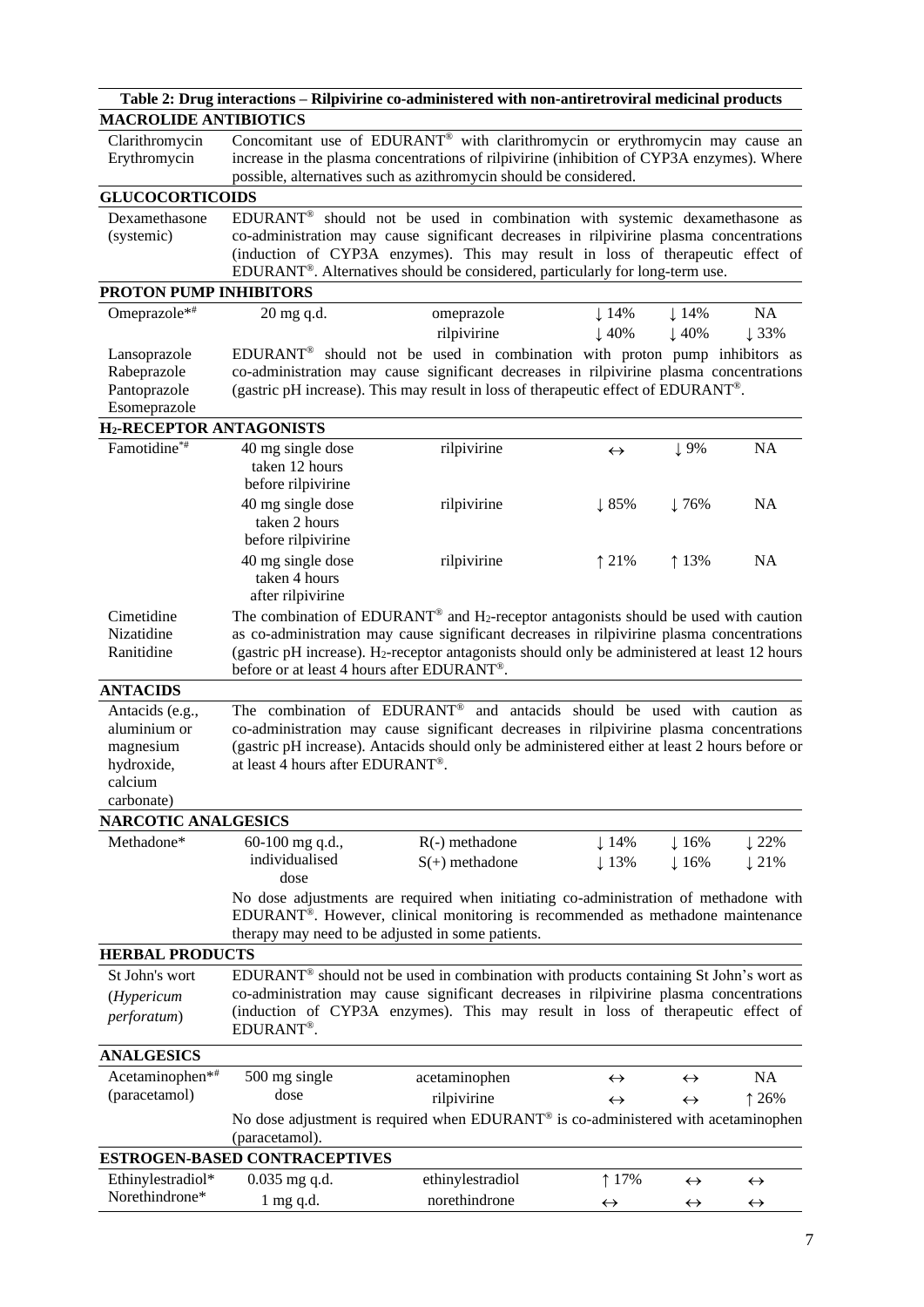|                                                                                         | Table 2: Drug interactions – Rilpivirine co-administered with non-antiretroviral medicinal products |                                                                                                                           |                                                                                                                                                                                                                               |                   |                   |
|-----------------------------------------------------------------------------------------|-----------------------------------------------------------------------------------------------------|---------------------------------------------------------------------------------------------------------------------------|-------------------------------------------------------------------------------------------------------------------------------------------------------------------------------------------------------------------------------|-------------------|-------------------|
|                                                                                         |                                                                                                     | No dose adjustment is required for the concomitant use of EDURANT®<br>estrogen- and/or progesterone-based contraceptives. |                                                                                                                                                                                                                               |                   | and               |
|                                                                                         | HMG CO-A REDUCTASE INHIBITORS                                                                       |                                                                                                                           |                                                                                                                                                                                                                               |                   |                   |
| Atorvastatin*#                                                                          | $40 \text{ mg }$ q.d.                                                                               | atorvastatin                                                                                                              | ↑ 35%                                                                                                                                                                                                                         | $\leftrightarrow$ | $\downarrow$ 15%  |
|                                                                                         |                                                                                                     | rilpivirine                                                                                                               | $\perp$ 9%                                                                                                                                                                                                                    | $\leftrightarrow$ | $\leftrightarrow$ |
| Fluvastatin<br>Lovastatin<br>Pitavastatin<br>Pravastatin<br>Rosuvastatin<br>Simvastatin | reductase inhibitor.                                                                                | No dose adjustment is required when EDURANT <sup>®</sup> is co-administered with an HMG Co-A                              |                                                                                                                                                                                                                               |                   |                   |
|                                                                                         | PHOSPHODIESTERASE TYPE 5 (PDE-5) INHIBITOR                                                          |                                                                                                                           |                                                                                                                                                                                                                               |                   |                   |
| $Sildenafil**$                                                                          | 50 mg single<br>dose                                                                                | sildenafil                                                                                                                | $\leftrightarrow$                                                                                                                                                                                                             | $\leftrightarrow$ | NA.               |
|                                                                                         |                                                                                                     | rilpivirine                                                                                                               | $\leftrightarrow$                                                                                                                                                                                                             | $\leftrightarrow$ | $\leftrightarrow$ |
| Vardenafil<br>Tadalafil                                                                 | inhibitor.                                                                                          | No dose adjustment is required when EDURANT <sup>®</sup> is co-administered with a PDE-5<br>$\sim$ $\sim$ $\sim$ $\sim$   | . The state of the state of the state of the state of the state of the state of the state of the state of the state of the state of the state of the state of the state of the state of the state of the state of the state o |                   |                   |

The interaction between EDURANT<sup>®</sup> and the drug was evaluated in a clinical study. All other drug-drug interactions shown are predicted.

# This interaction study has been performed with a dose higher than the recommended dose for EDURANT<sup>®</sup> assessing the maximal effect on the co-administered drug. The dosing recommendation is applicable to the recommended dose of EDURANT® 25 mg q.d.

† This interaction study has been performed with a dose higher than the recommended dose for EDURANT®.

#### **QT prolonging drugs**

There is limited information available on the potential for a pharmacodynamic interaction between rilpivirine and medicinal products that prolong the QTc interval of the electrocardiogram. In a study of healthy subjects, supratherapeutic doses of rilpivirine (75 mg q.d. and 300 mg q.d.) have been shown to prolong the QTc interval of the electrocardiogram (see *Pharmacodynamic Properties*). EDURANT® should be used with caution when co-administered with a medicinal product with a known risk of Torsade de Pointes.

# **Pregnancy, Breast-feeding and Fertility**

#### **Women of Childbearing Potential**

Since there are no well controlled clinical studies with EDURANT<sup>®</sup> in pregnant women, adequate contraception is recommended for women of childbearing potential when taking EDURANT®.

#### **Contraception in Males and Females**

A trial to investigate the effect of EDURANT® when co-administered with oral contraceptives demonstrated that EDURANT® is unlikely to decrease the effectiveness of oral contraceptives. EDURANT® and estrogen- and/or progesterone-based contraceptives can be used together without dose adjustments (see *Interactions*).

#### **Pregnancy**

There are no well controlled clinical studies with EDURANT<sup>®</sup> in pregnant women. Studies in animals have shown no evidence of relevant embryonic or foetal toxicity or an effect on reproductive function (see *Non-Clinical Information*). There was no teratogenicity with rilpivirine in rats and rabbits. The exposures at the embryo-fetal No Observed Adverse Effects Levels (NOAELs) in rats and rabbits were respectively 15 and 70 times higher than the exposure in humans at the recommended dose of 25 mg q.d. (see *Non-Clinical Information*).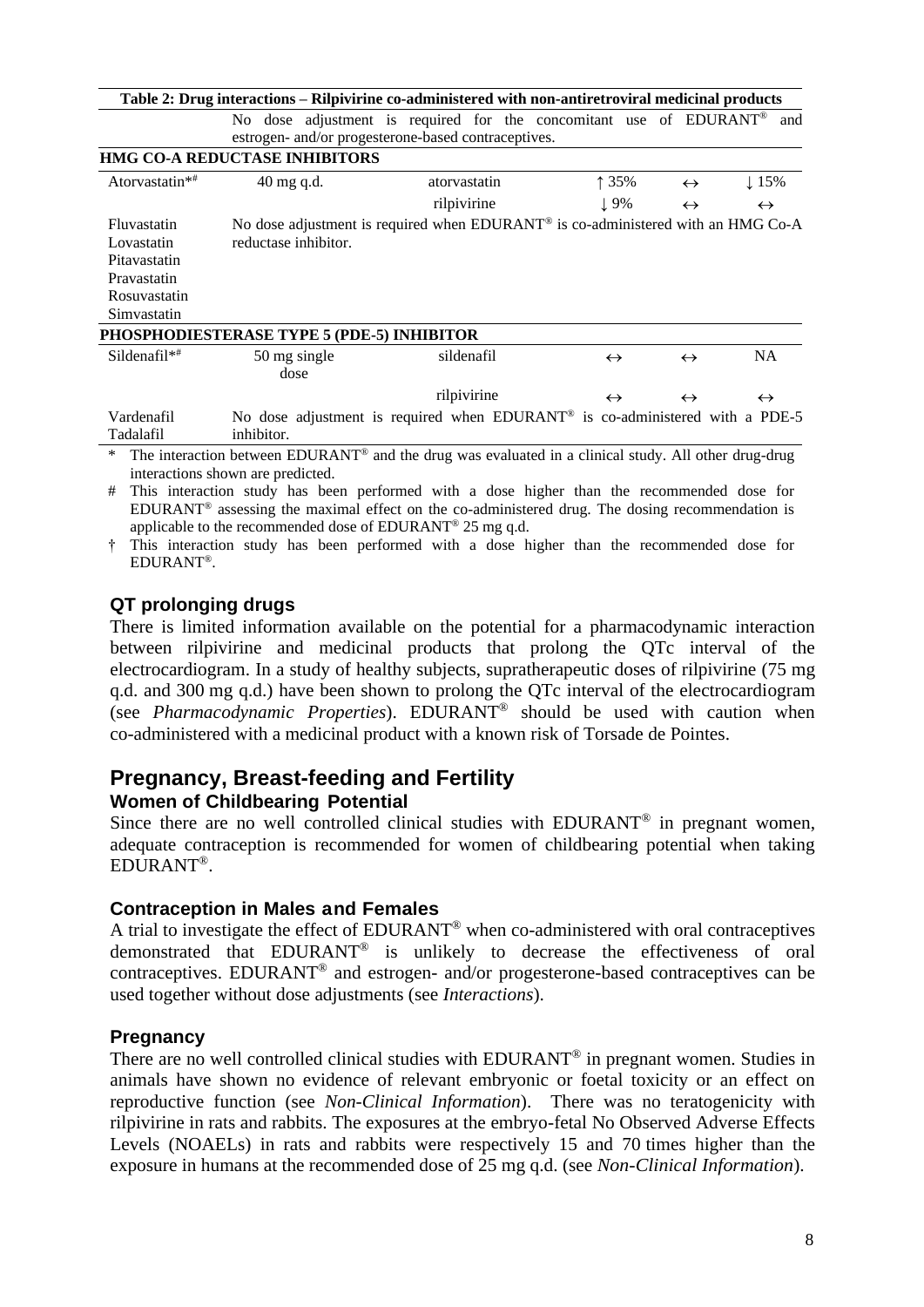To monitor maternal-fetal outcomes of pregnant women, an Antiretroviral Pregnancy Registry has been established (http://www.apregistry.com). This is a voluntary prospective, exposureregistration, observational study designed to collect and evaluate data on the outcomes of pregnancy exposures to antiretroviral products. For rilpivirine, sufficient first trimester exposures are available to allow detection of at least a two-fold increase in risk of overall birth defects. No such increases have been detected to date.

Rilpivirine in combination with a background regimen was evaluated in a clinical trial of 19 pregnant women during the second and third trimesters, and postpartum. The pharmacokinetic data demonstrate that total exposure (AUC) to rilpivirine as a part of an antiretroviral regimen was approximately 30% lower during pregnancy compared with postpartum (6-12 weeks). Virologic response was preserved throughout the trial period. No mother to child transmission occurred in all 10 infants born to the mothers who completed the trial and for whom the HIV status was available. Rilpivirine was well tolerated during pregnancy and postpartum. There were no new safety findings compared with the known safety profile of rilpivirine in HIV 1 infected adults (see *Pharmacokinetic Properties Special Populations – Pregnancy and Postpartum*).

EDURANT® should be used during pregnancy only if the potential benefit justifies the potential risk to the fetus.

#### **Breast-feeding**

It is not known whether rilpivirine is secreted in human milk. EDURANT® is excreted in the milk of rats. Because of both the potential for HIV transmission and the potential for adverse events in nursing infants, mothers should be instructed not to breastfeed if they are receiving EDURANT®.

#### **Fertility**

No human data on the effect of rilpivirine on fertility are available. In a study conducted in rats, there were no effects on mating or fertility with rilpivirine up to 400 mg/kg/day, a dose of rilpivirine that showed maternal toxicity (see *Non-Clinical Information*). This dose is associated with an exposure that is approximately 40 times higher than the exposure in humans at the recommended dose of 25 mg q.d.

## **Effects on Ability to Drive and Use Machines**

EDURANT® has no or negligible influence on the ability to drive and use machines. No studies on the effects of EDURANT<sup>®</sup> on the ability to drive and use machines have been performed. Fatigue, dizziness and somnolence have been reported in some patients taking EDURANT® and should be considered when assessing a patient's ability to drive or operate machinery.

#### **Adverse Reactions**

Throughout this section, adverse reactions are reported. Adverse reactions are adverse events that were considered to be reasonably associated with the use of EDURANT® based on the comprehensive assessment of the available adverse event information. A causal relationship with EDURANT<sup>®</sup> usually cannot be reliably established in individual cases. Further, because clinical trials are conducted under widely varying conditions, adverse reaction rates observed in the clinical trials of a drug cannot be directly compared to rates in the clinical trials of another drug and may not reflect the rates observed in clinical practice.

#### **Adverse reactions from clinical trials in adult patients**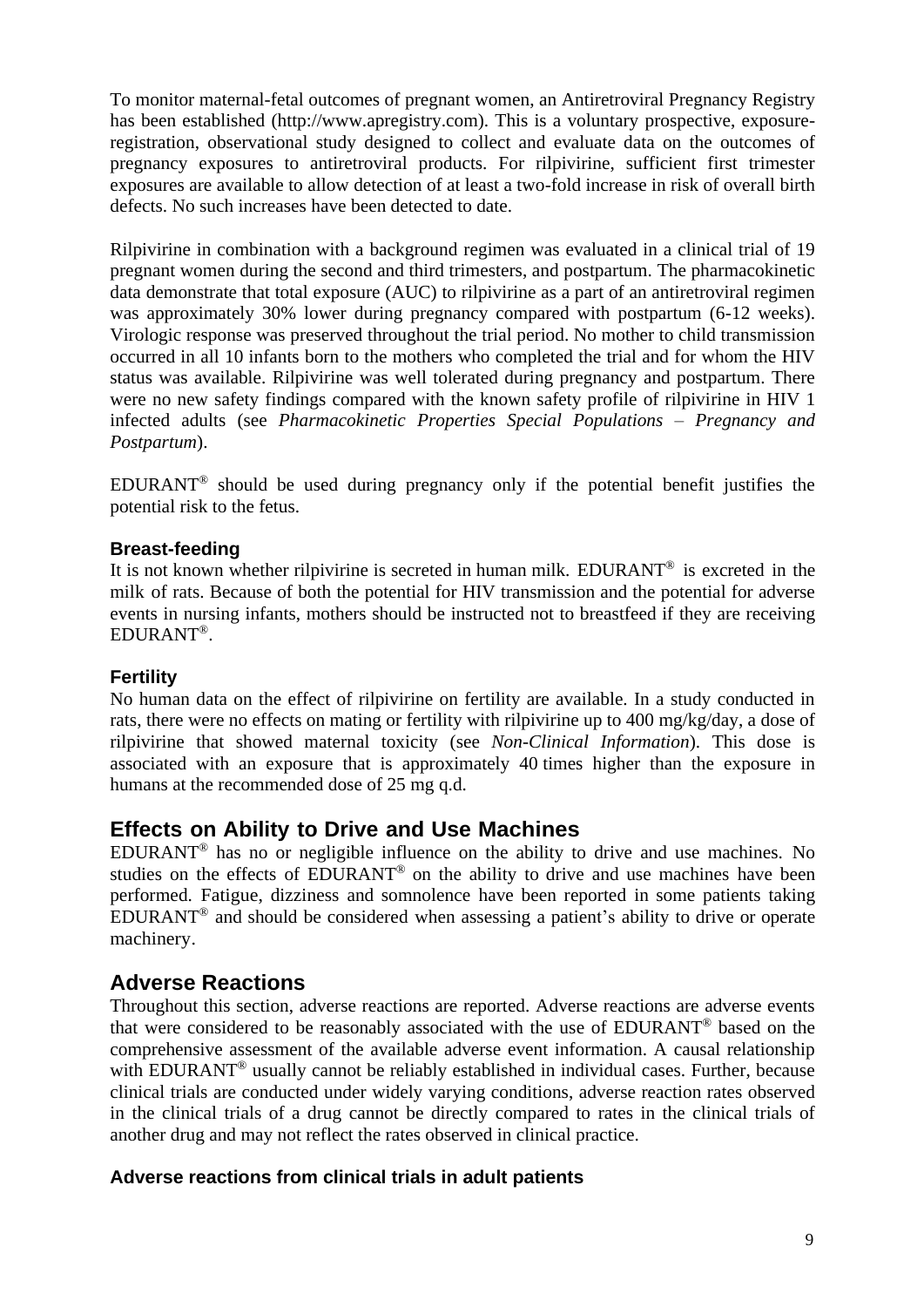The safety assessment is based on the week 96 pooled data from 1368 patients in the phase III controlled trials TMC278-C209 (ECHO) and TMC278-C215 (THRIVE) in antiretroviral treatment-naïve HIV-1 infected adult patients, 686 of whom received EDURANT® (25 mg q.d.) (see *Pharmacodynamic Properties*). The median duration of exposure for patients in the EDURANT® and efavirenz arms was 104.3 and 104.1 weeks, respectively. Most ADRs occurred in the first 48 weeks of treatment.

In the phase III controlled trials ECHO and THRIVE through 96 weeks, the most frequently reported adverse drug reactions (ADRs) ( $> 2\%$ ) to EDURANT<sup>®</sup> that were at least grade 2 in severity were depression, headache, insomnia, transaminases increased and rash (see table 3 for the complete list of ADRs).

The majority of the ADRs reported during treatment with EDURANT<sup>®</sup> 25 mg once daily were grade 1 to 2 in severity. Grade 3 or 4 ADRs were reported in 3.6% and 5.9% of the EDURANT® and efavirenz treated patients, respectively. The most common (reported in more than 1 patient in the EDURANT<sup>®</sup> arm) grade 3 or 4 ADRs were transaminases increased (1.6% in the EDURANT® arm and 2.9% in the efavirenz arm), depression (0.7% and 0.7%, respectively), abdominal pain (0.4% and 0.1%, respectively), dizziness (0.3% and 0.4%, respectively) and rash (0.3% and 0.6%, respectively). 1.7% of patients in the EDURANT<sup>®</sup> arm discontinued treatment due to ADRs compared to 4.0% of patients in the efavirenz arm. In the EDURANT<sup>®</sup> arm, all ADRs leading to discontinuation had an incidence  $< 0.5\%$ . In the efavirenz arm, the most common ADRs leading to discontinuation were rash (1.5%), transaminases increased (0.7%), depression (0.6%) and abnormal dreams (0.6%).

ADRs of at least moderate intensity ( $\geq$  grade 2) reported in adult patients treated with EDURANT<sup>®</sup> are summarised in table 3. The ADRs are listed by system organ class (SOC) and frequency. Selected treatment emergent laboratory abnormalities, considered as ADRs, are included in table 4.

| Table 3: ADRs of at least moderate intensity $(\geq)$ grade 2) reported in antiretroviral<br>treatment-naïve HIV-1 infected adult patients treated with EDURANT® |                                  |                                                                                  |                       |  |  |  |
|------------------------------------------------------------------------------------------------------------------------------------------------------------------|----------------------------------|----------------------------------------------------------------------------------|-----------------------|--|--|--|
|                                                                                                                                                                  |                                  | Pooled data from the week 96 analysis<br>of the phase III ECHO and THRIVE trials |                       |  |  |  |
| <b>System Organ Class (SOC)</b>                                                                                                                                  | $EDURANT® + BR$                  | $E$ favirenz + BR<br><b>Treatment</b>                                            |                       |  |  |  |
| Adverse drug reaction, %                                                                                                                                         | $N = 686$                        | $N = 682$                                                                        | Difference (95%CI)    |  |  |  |
| <b>Metabolism and nutrition disorders</b>                                                                                                                        |                                  |                                                                                  |                       |  |  |  |
| Decreased appetite                                                                                                                                               | 1.2%                             | 0.6%                                                                             | $0.6(-0.4; 1.6)$      |  |  |  |
| <b>Psychiatric disorders</b>                                                                                                                                     |                                  |                                                                                  |                       |  |  |  |
| Depression                                                                                                                                                       | 4.1%<br>3.2%<br>$0.9(-1.1; 2.8)$ |                                                                                  |                       |  |  |  |
| Insomnia                                                                                                                                                         | 3.5%                             | 3.5%                                                                             | $0(-2.0; 1.9)$        |  |  |  |
| Abnormal dreams* <sup>†</sup>                                                                                                                                    | 1.6%                             | 4.0%                                                                             | $-2.4$ $(-4.1; -0.6)$ |  |  |  |
| Sleep disorders                                                                                                                                                  | 1.3%                             | 0.9%                                                                             | $0.4 (-0.7; 1.5)$     |  |  |  |
| Depressed mood                                                                                                                                                   | 0.4%                             | 0.3%                                                                             | $0.1$ ( $-0.5$ ; 0.8) |  |  |  |
| <b>Nervous system disorders</b>                                                                                                                                  |                                  |                                                                                  |                       |  |  |  |
| Headache*                                                                                                                                                        | 3.5%                             | 3.8%                                                                             | $-0.3$ $(-2.3; 1.7)$  |  |  |  |
| Dizziness**                                                                                                                                                      | 1.0%                             | 6.7%                                                                             | $-5.7$ $(-7.7; -3.7)$ |  |  |  |
| Somnolence                                                                                                                                                       | 0.7%                             | 1.3%                                                                             | $-0.6$ $(-1.7; 0.5)$  |  |  |  |
| <b>Gastrointestinal disorders</b>                                                                                                                                |                                  |                                                                                  |                       |  |  |  |
| Abdominal pain                                                                                                                                                   | 2.0%                             | 1.9%                                                                             | $0.1$ ( $-1.3$ ; 1.6) |  |  |  |
| Nausea*                                                                                                                                                          | 1.3%                             | 2.8%                                                                             | $-1.5$ $(-3.0; 0)$    |  |  |  |
| Vomiting                                                                                                                                                         | 1.0%                             | 2.1%                                                                             | $-1.0$ $(-2.3; 0.3)$  |  |  |  |
| Abdominal discomfort                                                                                                                                             | 0.4%                             | 0.1%                                                                             | $0.3 (-0.3; 0.9)$     |  |  |  |
| Skin and subcutaneous tissue disorders                                                                                                                           |                                  |                                                                                  |                       |  |  |  |
| $Rash**$                                                                                                                                                         | 2.3%                             | 9.5%                                                                             | $-7.2$ $(-9.7; -4.7)$ |  |  |  |
| General disorders and administration site conditions                                                                                                             |                                  |                                                                                  |                       |  |  |  |
| Fatigue                                                                                                                                                          | 1.6%                             | 2.1%                                                                             | $-0.4$ $(-1.9; 1.0)$  |  |  |  |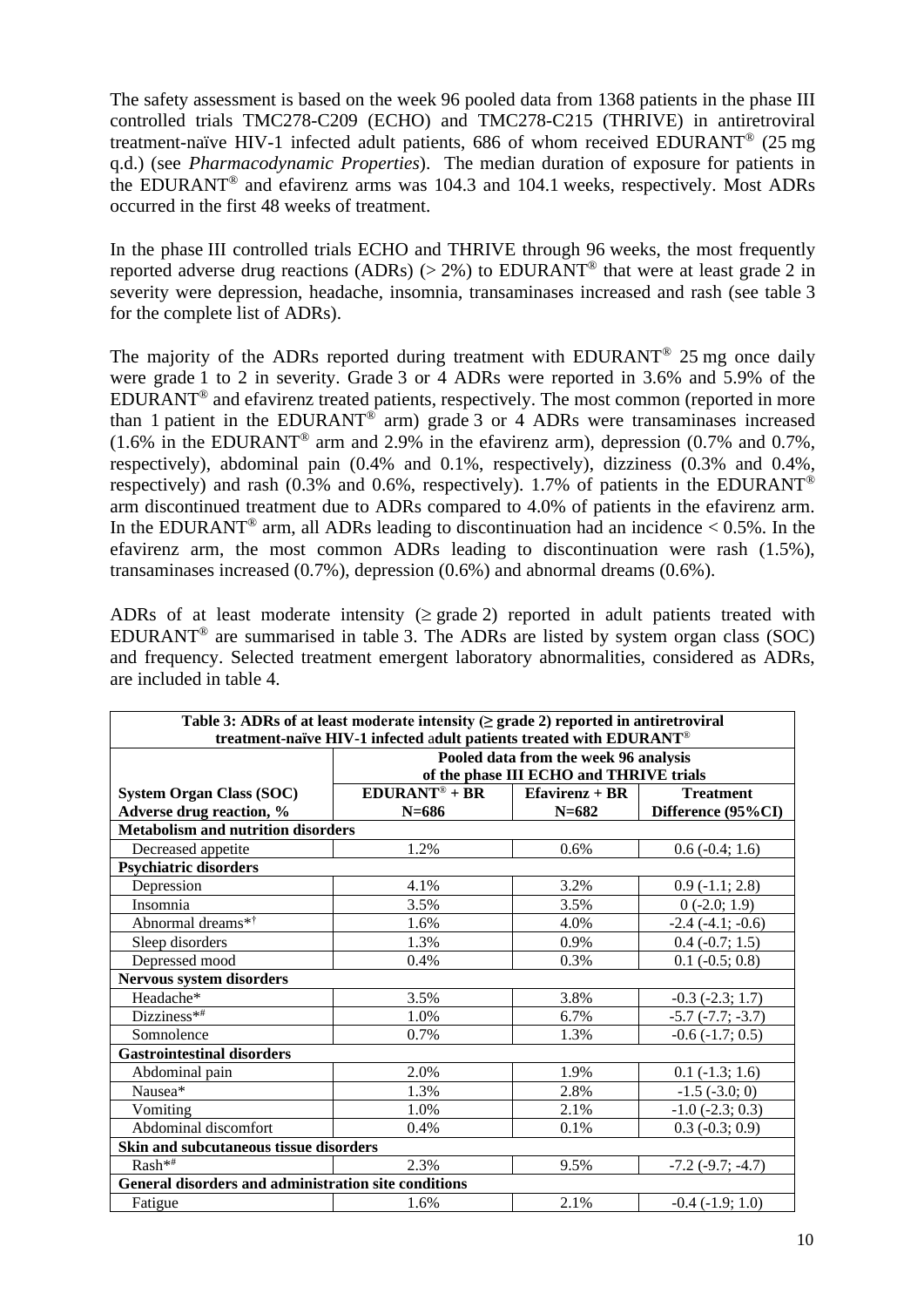| Table 3: ADRs of at least moderate intensity ( $\geq$ grade 2) reported in antiretroviral<br>treatment-naïve HIV-1 infected adult patients treated with EDURANT® |      |      |                        |  |  |
|------------------------------------------------------------------------------------------------------------------------------------------------------------------|------|------|------------------------|--|--|
| <b>Investigations</b>                                                                                                                                            |      |      |                        |  |  |
| Transaminases increased                                                                                                                                          | 2.8% | 4.0% | $-1.2$ ( $-3.1$ ; 0.7) |  |  |

BR=background regimen; CI=confidence interval N=total number of subjects per treatment group

\* Treatment comparison was pre-specified for these ADRs (Fisher's Exact Test)

 $p$ -value  $< 0.01$ 

# p-value < 0.0001

No new ADR terms were identified in adult patients in the phase III ECHO and THRIVE trials between 48 weeks and 96 weeks nor in the phase IIb TMC278-C204 trial through 240 weeks.

#### **Laboratory abnormalities**

Selected treatment emergent clinical laboratory abnormalities (grade 3 or grade 4), considered as ADRs, reported in EDURANT®-treated patients are shown in table 4.

| Table 4: Selected treatment emergent laboratory abnormalities (grade 3 or grade 4) observed in<br>antiretroviral treatment-naïve HIV-1 infected adult patients |                                                             |                                                                                                   |                                |  |
|----------------------------------------------------------------------------------------------------------------------------------------------------------------|-------------------------------------------------------------|---------------------------------------------------------------------------------------------------|--------------------------------|--|
| <b>Laboratory parameter</b>                                                                                                                                    | <b>DAIDS</b> toxicity range                                 | Pooled data from the week 96 analysis<br>of the phase III<br><b>ECHO</b> and <b>THRIVE</b> trials |                                |  |
| abnormality, %                                                                                                                                                 |                                                             | $EDURANT^* + BR$<br>$N = 686$                                                                     | $E$ favirenz + BR<br>$N = 682$ |  |
| <b>HEMATOLOGY</b>                                                                                                                                              |                                                             |                                                                                                   |                                |  |
| Decreased hemoglobin                                                                                                                                           | $<$ 4.5 mmol/L<br>$< 7.4$ g/dL                              | $0.1\%$                                                                                           | 0.6%                           |  |
| Decreased platelet count                                                                                                                                       | $<$ 49999/mm <sup>3</sup><br>$<$ 49999 x 10 <sup>9</sup> /L | 0.1%                                                                                              | 0.3%                           |  |
| Decreased white blood cell count                                                                                                                               | $< 1499 / \text{mm}^3$<br>$<$ 1.499 giga/L                  | 1.2%                                                                                              | 1.0%                           |  |
| <b>BIOCHEMISTRY</b>                                                                                                                                            |                                                             |                                                                                                   |                                |  |
| Increased creatinine                                                                                                                                           | $>1.8$ x ULN                                                | 0.1%                                                                                              | 0.1%                           |  |
| <b>Increased AST</b>                                                                                                                                           | $> 5.0$ x ULN                                               | 2.3%                                                                                              | 3.3%                           |  |
| <b>Increased ALT</b>                                                                                                                                           | $> 5.0$ x ULN                                               | 1.6%                                                                                              | 3.7%                           |  |
| Increased bilirubin                                                                                                                                            | $>2.5$ x ULN                                                | 0.7%                                                                                              | 0.3%                           |  |
| Increased pancreatic amylase                                                                                                                                   | $> 2 x$ ULN                                                 | 3.8%                                                                                              | 4.8%                           |  |
| Increased lipase                                                                                                                                               | $>$ 3 x ULN                                                 | 0.9%                                                                                              | 1.6%                           |  |
| Increased total cholesterol<br>(fasted)*                                                                                                                       | $> 7.77$ mmol/L<br>$>$ 300 mg/dL                            | 0.1%                                                                                              | 3.3%                           |  |
| Increased LDL cholesterol<br>$(fasted)*$                                                                                                                       | $>4.91$ mmol/L<br>$\geq$ 191 mg/dL                          | 1.5%                                                                                              | 5.3%                           |  |
| Increased triglycerides (fasted)*                                                                                                                              | $\geq$ 8.49 mmol/L<br>$\geq$ 751 mg/dL                      | 0.6%                                                                                              | 3.3%                           |  |

BR=background regimen; ULN=upper limit of normal

N=number of subjects per treatment group

 $p \le 0.001$  according to Fisher's Exact test (difference in grade 3 plus 4 abnormalities between the two treatment groups).

Note: Percentages were calculated for the number of subjects with results for the analyte.

#### **Adrenal Function**

In the pooled phase III trials, at week 96, there was an overall mean change from baseline in basal cortisol of -19.1 (-30.85; -7.37) nmol/L in the EDURANT<sup>®</sup> group and of -0.6 (-13.29; 12.17) nmol/L in the efavirenz group. At week 96, the mean change from baseline in ACTH-stimulated cortisol levels was lower in the EDURANT<sup>®</sup> group (+18.4  $\pm$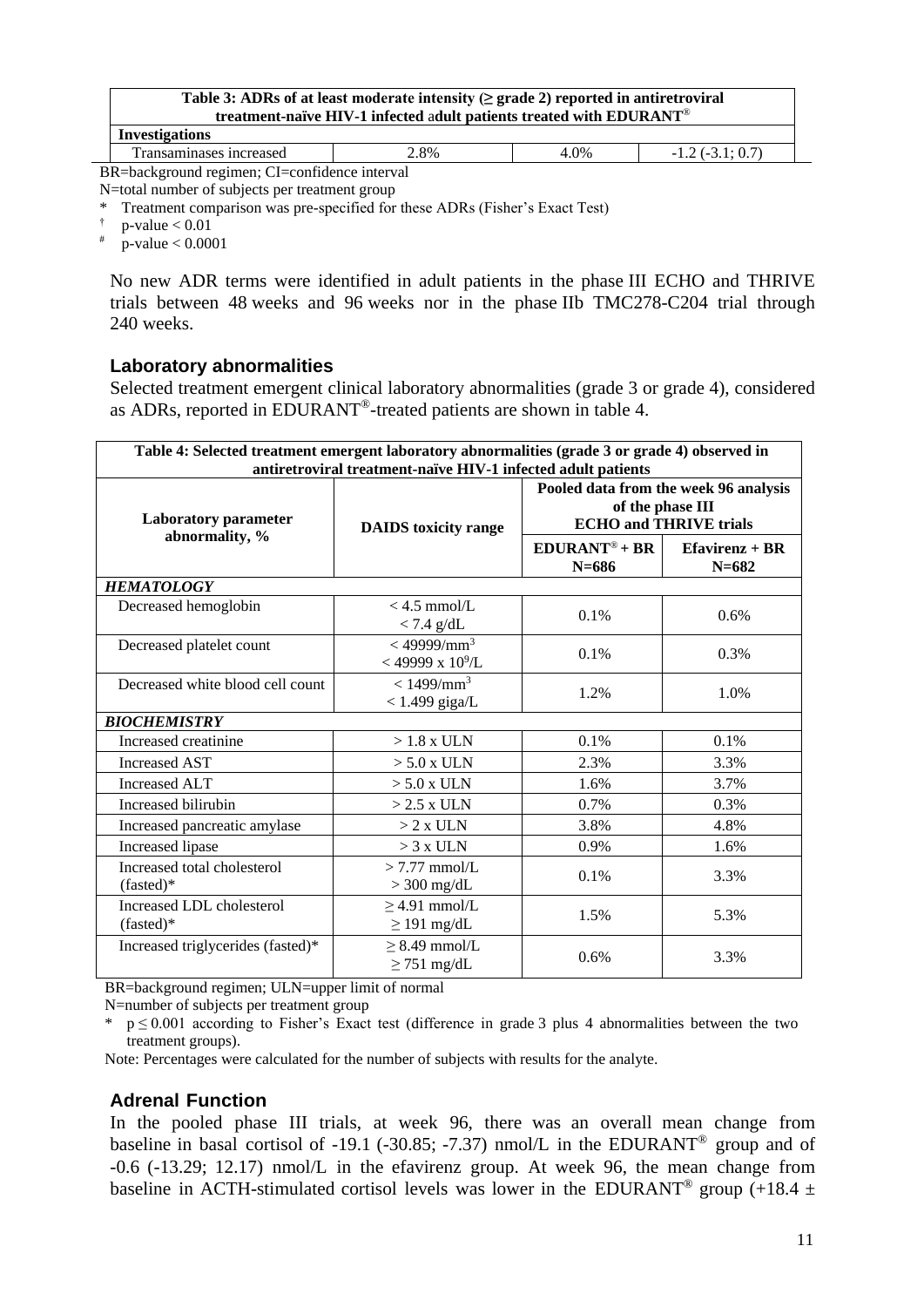8.36 nmol/L) than in the efavirenz group  $(+54.1 \pm 7.24 \text{ nmol/L})$ . Mean values for both basal and ACTH-stimulated cortisol values at week 96 were within the normal range. Overall, there were no serious adverse events, deaths, or treatment discontinuations that could clearly be attributed to adrenal insufficiency.

#### **Serum Creatinine**

In the pooled Phase III trials, an increase in serum creatinine was observed over the 96 weeks of treatment with EDURANT®. Most of this increase occurred within the first four weeks of treatment, with a mean change of 0.1 mg/dL (range: -0.3 mg/dL to 0.6 mg/dL) observed after 96 weeks of treatment. In subjects who entered the trial with mild or moderate renal impairment, the serum creatinine increase observed was similar to that seen in subjects with normal renal function. These changes are not considered to be clinically relevant and no subject discontinued treatment due to increases in serum creatinine. Serum creatinine increases occurred regardless of the background N(t)RTI regimen.

#### **Serum Lipids**

Changes from baseline in total cholesterol, LDL-cholesterol, HDL-cholesterol and triglycerides are presented in table 5. The mean changes from baseline were smaller in the EDURANT® arm versus the efavirenz arm. The impact of such findings has not been demonstrated.

| Table 5: Lipid values, mean change from baseline |                 |                                                                 |                                                                                  |                 |                        |                              |
|--------------------------------------------------|-----------------|-----------------------------------------------------------------|----------------------------------------------------------------------------------|-----------------|------------------------|------------------------------|
|                                                  |                 |                                                                 | Pooled data from the week 96 analysis<br>of the phase III ECHO and THRIVE Trials |                 |                        |                              |
|                                                  |                 | $EDURANT^* + BR$<br>$E$ favirenz + BR<br>$N = 686$<br>$N = 682$ |                                                                                  |                 |                        |                              |
|                                                  |                 | Week 96<br>Week 96<br><b>Baseline</b><br><b>Baseline</b>        |                                                                                  |                 |                        |                              |
| Mean<br>$(95\% \text{ CI})$                      | Mean<br>(mg/dL) | Mean<br>(mg/dL)                                                 | Mean change*<br>(mg/dL)                                                          | Mean<br>(mg/dL) | <b>Mean</b><br>(mg/dL) | Mean<br>$change*$<br>(mg/dL) |
| Total cholesterol<br>$(fasted)$ <sup>†</sup>     | 161             | 167                                                             | 5                                                                                | 161             | 190                    | 28                           |
| HDL-cholesterol<br>$(fasted)$ <sup>†</sup>       | 41              | 46                                                              | 4                                                                                | 40              | 51                     | 11                           |
| LDL-cholesterol<br>$(fasted)$ <sup>†</sup>       | 96              | 98                                                              |                                                                                  | 96              | 110                    | 14                           |
| Triglycerides<br>$(fasted)$ <sup>†</sup>         | 124             | 117                                                             | $-7$                                                                             | 133             | 148                    | 12                           |

N=number of subjects per treatment group

The change from baseline is the mean of within-patient changes from baseline for patients with both baseline and week 96 values.

† p-value < 0.001, Wilcoxon rank-sum test for treatment comparison of change from baseline

#### **Adverse drug reactions from a clinical trial in pediatric patients (12 to less than 18 years of age)**

The safety assessment is based on the Week 48 analysis of the single-arm, open-label Phase 2 trial, TMC278-C213, in which 36 antiretroviral treatment-naïve HIV-1 infected patients 12 to less than 18 years of age and weighing at least 32 kg received EDURANT® (25 mg once daily) in combination with other antiretroviral medicinal products (see *Pharmacological properties – Clinical Studies*). The median duration of exposure for patients was 63.5 weeks. There were no patients who discontinued treatment due to ADRs. No new ADRs were identified compared to those seen in adults.

ADRs were reported in nineteen pediatric subjects (52.8%). Most ADRs were Grade 1 or 2. The most common ADRs reported in at least 2 subjects (regardless of severity) include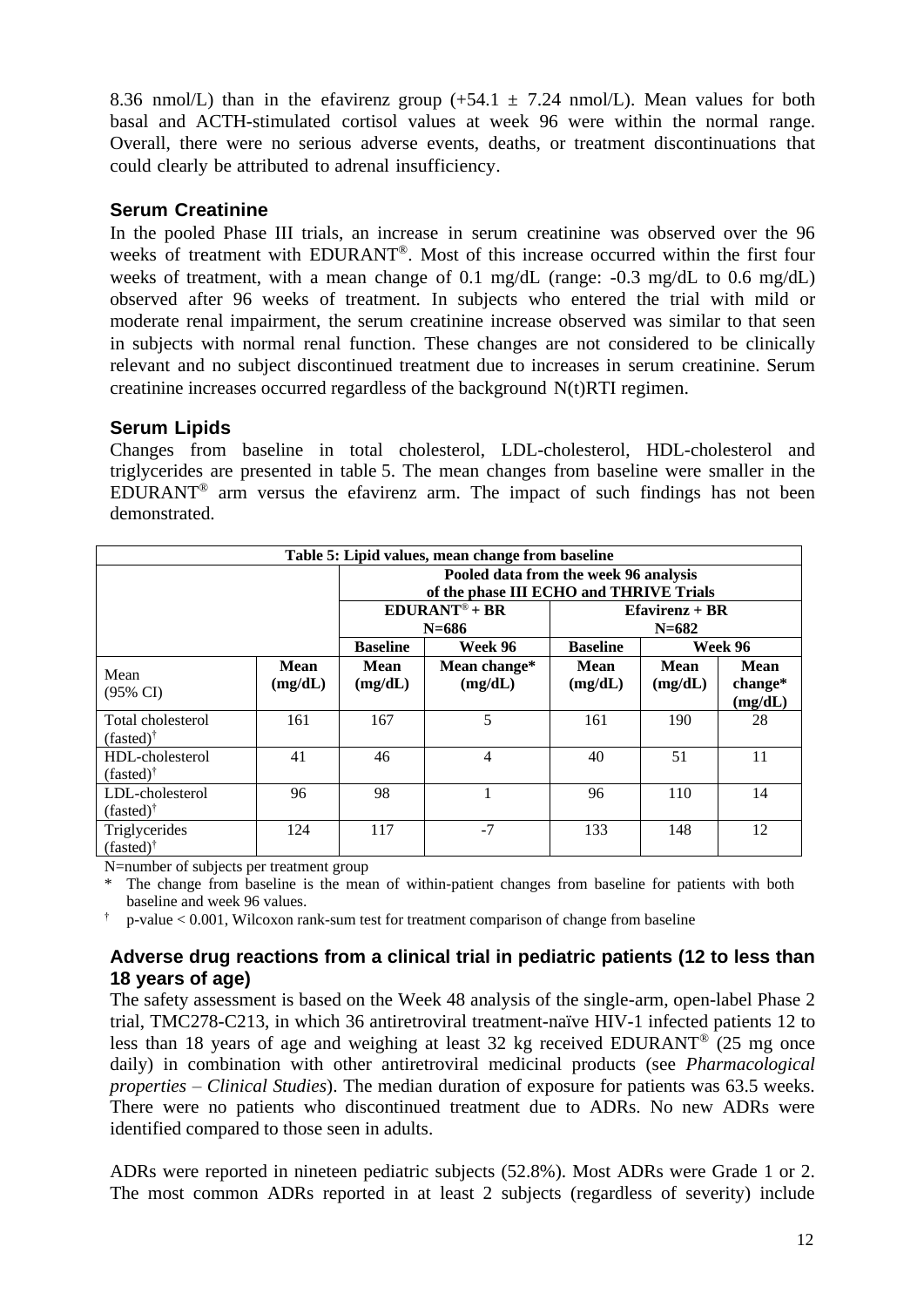headache (19.4%), depression (19.4%), somnolence (13.9%), nausea (11.1%), dizziness (8.3%), abdominal pain (8.3%), vomiting (5.6%) and rash (5.6%). Observed laboratory abnormalities were comparable to those in adults.

#### *Adrenal Function*

In trial TMC278 C213, at Week 48, the overall mean change from baseline in basal cortisol showed an increase of 1.59 (0.24, 2.93) mcg/dL.

Six of 30 (20%) subjects with a normal 250 mcg ACTH stimulation test at baseline developed an abnormal 250 mcg ACTH stimulation test (peak cortisol level < 18.1 mcg/dL) during the trial. Three of these subjects had an abnormal 250 mcg ACTH stimulation test at Week 48. Overall there were no serious adverse events, deaths, or treatment discontinuations that could clearly be attributed to adrenal insufficiency. The clinical significance of the abnormal 250 mcg ACTH stimulation tests is not known.

#### **Lipodystrophy**

Combination antiretroviral therapy (CART) has been associated with redistribution of body fat (lipodystrophy) in HIV infected patients, including loss of peripheral and facial subcutaneous fat, increased intra-abdominal and visceral fat, breast hypertrophy and dorsocervical fat accumulation (buffalo hump) (see *Warnings and Precautions*).

#### **Immune reconstitution inflammatory syndrome**

In HIV infected patients with severe immune deficiency at the time of initiation of combination antiretroviral therapy (CART), an inflammatory reaction to asymptomatic or residual opportunistic infections may arise (immune reconstitution inflammatory syndrome). Autoimmune disorders such as Graves' disease and autoimmune hepatitis have also been reported in the context of immune reconstitution inflammatory syndrome (see *Warnings and Precautions*).

#### **Postmarketing Experience**

Adverse reactions have been identified during post-marketing in patients receiving a rilpivirine containing regimen. Because these reactions are reported voluntarily from a population of unknown size, it is not always possible to reliably estimate their frequency or establish a causal relationship to drug exposure.

#### **Renal and Genitourinary Disorders:** nephrotic syndrome

#### **Additional Information on Special Populations** *Patients co-infected with hepatitis B and/or hepatitis C virus*

In patients co-infected with hepatitis B or C virus receiving EDURANT®, the incidence of hepatic enzyme elevation was higher than in patients receiving EDURANT® who were not co-infected. This observation was the same in the efavirenz arm. The pharmacokinetic exposure of rilpivirine in co-infected patients was comparable to that in patients without co-infection.

## **Overdose**

There is no specific antidote for overdose with EDURANT®. Human experience of overdose with EDURANT<sup>®</sup> is limited. Treatment of overdose with EDURANT<sup>®</sup> consists of general supportive measures including monitoring of vital signs and ECG (QT interval) as well as observation of the clinical status of the patient. It is advisable to contact a poison control center to obtain the latest recommendations for the management of an overdose. Since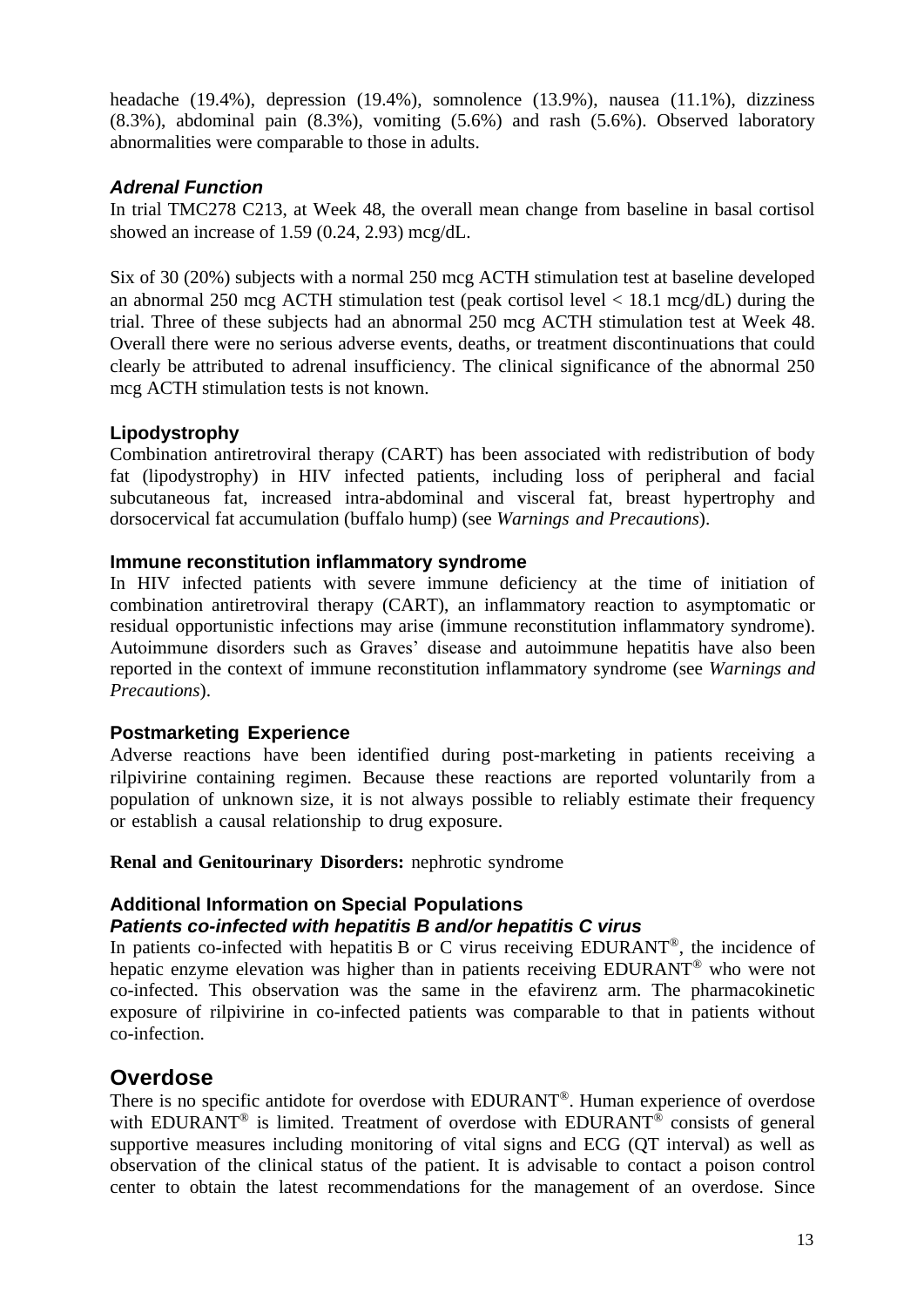rilpivirine is highly bound to plasma protein, dialysis is unlikely to result in significant removal of the active substance.

# **PHARMACOLOGICAL PROPERTIES**

#### **Pharmacodynamic Properties**

Pharmacotherapeutic group: Antiviral for systemic use, NNRTI (non-nucleoside reverse transcriptase inhibitor), ATC code: J05AG05.

#### **Mechanism of action**

Rilpivirine is a diarylpyrimidine NNRTI of HIV-1. Rilpivirine activity is mediated by non-competitive inhibition of HIV-1 reverse transcriptase (RT). Rilpivirine does not inhibit the human cellular DNA polymerases  $α$ ,  $β$  and  $γ$ .

# **Pharmacodynamic effects**

#### **Antiviral activity** *in vitro*

Rilpivirine exhibited activity against laboratory strains of wild-type HIV-1 in an acutely infected T-cell line with a median EC<sub>50</sub> value for HIV-1/IIIB of 0.73 nM (0.27 ng/mL). Although rilpivirine demonstrated limited *in vitro* activity against HIV-2 with EC<sub>50</sub> values ranging from 2510 to 10830 nM (920 to 3970 ng/mL), treatment of HIV-2 infection with EDURANT® is not recommended in the absence of clinical data.

Rilpivirine also demonstrated antiviral activity against a broad panel of HIV-1 group M (subtype A, B, C, D, F, G, H) primary isolates with  $EC_{50}$  values ranging from 0.07 to 1.01 nM  $(0.03 \text{ to } 0.37 \text{ ng/mL})$  and group O primary isolates with EC<sub>50</sub> values ranging from 2.88 to 8.45 nM (1.06 to 3.10 ng/mL).

The antiviral activity of rilpivirine was not antagonistic when combined with the  $N(t)RTIs$ abacavir, didanosine, emtricitabine, lamivudine, stavudine, zidovudine and tenofovir; the PIs amprenavir, atazanavir, darunavir, indinavir, lopinavir, nelfinavir, ritonavir, saquinavir and tipranavir; the NNRTIs efavirenz, etravirine and nevirapine; the fusion inhibitor enfuvirtide; the CCR5 co-receptor antagonist maraviroc; and the integrase strand transfer inhibitor raltegravir.

# **Resistance**

#### *In cell culture*

Rilpivirine-resistant strains were selected in cell culture starting from wild-type HIV-1 of different origins and subtypes as well as NNRTI resistant HIV-1. The most commonly observed amino acid substitutions that emerged included: L100I, K101E, V108I, E138K, V179F, Y181C, H221Y, F227C and M230I.

Resistance to rilpivirine was determined as a fold change in  $EC_{50}$  value (FC) above the biological cut-off (BCO) of the assay.

#### *In treatment-naïve adult subjects*

For the resistance analysis, a broader definition of virologic failure was used than in the primary efficacy analysis. In the week 48 pooled resistance analysis from the phase III trials,  $62$  (of a total of 72) virologic failures in the EDURANT<sup>®</sup> arm had resistance data at baseline and time of failure. In this analysis, the amino acid substitutions associated with NNRTI resistance that developed in at least 2 rilpivirine virologic failures were: V90I, K101E, E138K, E138Q, V179I, Y181C, V189I, H221Y, and F227C. In the trials, the presence of the substitutions V90I and V189I, at baseline, did not affect response. The E138K substitution emerged most frequently during rilpivirine treatment, commonly in combination with the M184I substitution. In the week 48 analysis, 31 out of 62 of rilpivirine virologic failures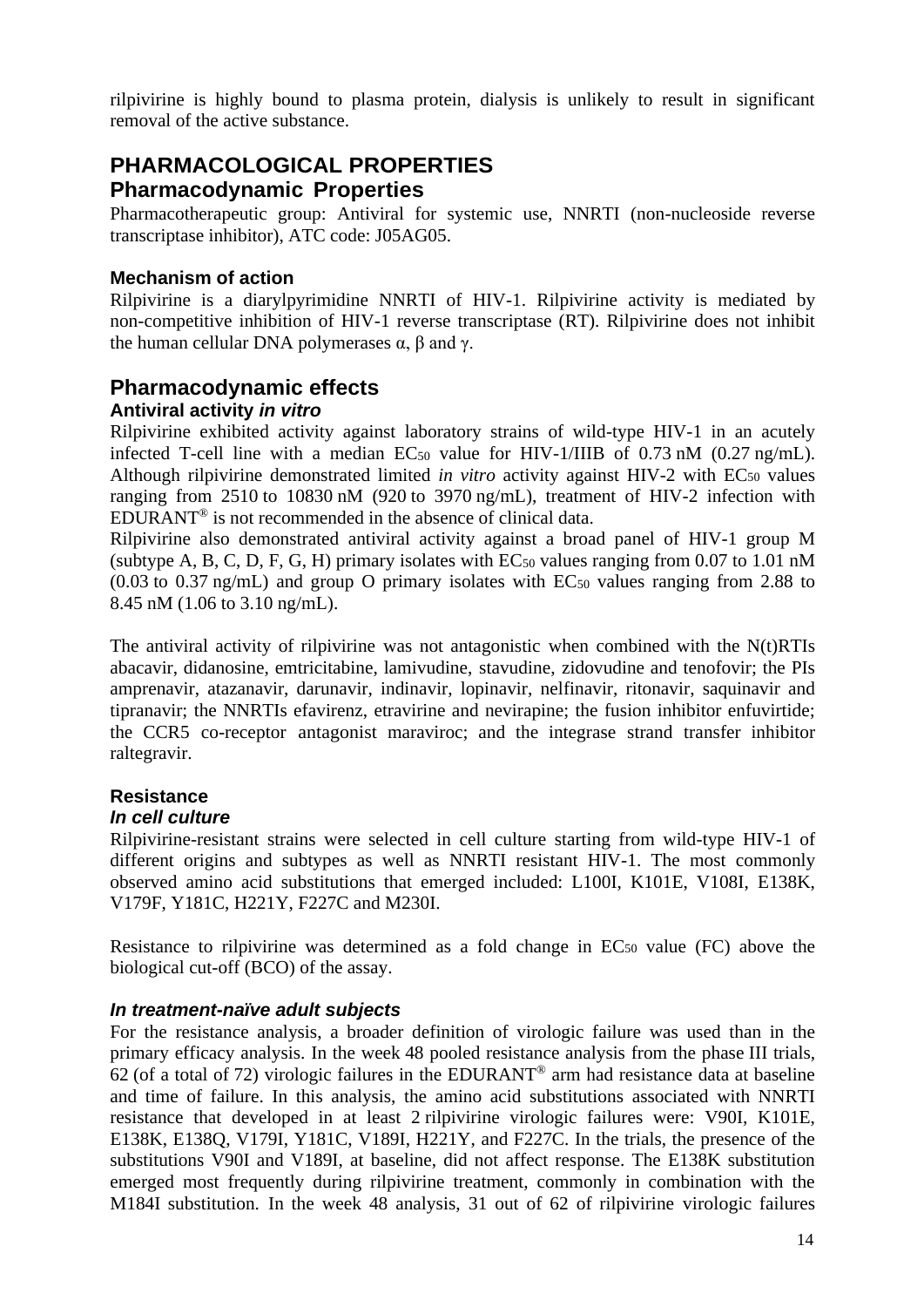had concomitant NNRTI and NRTI RAMs; 17 of those 31 had the combination of E138K and M184I. The most common mutations were the same in the week 48 and week 96 analyses.

More patients who failed virologically on EDURANT<sup>®</sup> than who failed virologically on efavirenz developed lamivudine/emtricitabine associated resistance.

In the week 96 pooled resistance analysis, low rates of virologic failure, similar between the treatment arms, were observed from week 48 to week 96 (3.2% in the EDURANT<sup>®</sup> arm and 2.3% in the efavirenz arm).

Considering all of the available *in vitro* and *in vivo* data, the following amino acid substitutions, when present at baseline, are likely to affect the activity of rilpivirine: K101E, K101P, E138A, E138G, E138K, E138R, E138Q, V179L, Y181C, Y181I, Y181V, Y188L, H221Y, F227C, M230I, and M230L. These rilpivirine resistance-associated mutations should only guide the use of EDURANT® in the treatment-naïve population. These resistanceassociated mutations were derived from *in vivo* data involving treatment-naïve subjects only and therefore cannot be used to predict the activity of rilpivirine in subjects who have virologically failed an antiretroviral-containing regimen.

# **Cross-resistance**

#### *Site-directed NNRTI mutant virus*

In a panel of 67 HIV-1 recombinant laboratory strains with one resistance-associated mutation at RT positions associated with NNRTI resistance, including the most commonly found K103N and Y181C, rilpivirine showed antiviral activity against 64 (96%) of these strains. The single resistance-associated mutations associated with a loss of susceptibility to rilpivirine were: K101P, Y181I and Y181V. The K103N substitution did not result in reduced susceptibility to rilpivirine by itself, but the combination of K103N and L100I resulted in a 7 fold reduced susceptibility to rilpivirine.

#### *Recombinant clinical isolates*

Rilpivirine retained sensitivity (FC  $\leq$  BCO) against 62% of 4786 HIV-1 recombinant clinical isolates resistant to efavirenz and/or nevirapine.

#### *Treatment-naïve HIV-1 infected adult patients*

In the week 48 pooled analysis of the phase III trials ECHO and THRIVE, 31 of the 62 subjects with virologic failure on EDURANT with phenotypic resistance data lost susceptibility to rilpivirine. Of these, 28 were resistant to etravirine, 27 to efavirenz, and 14 to nevirapine. These cross-resistance findings were confirmed in the week 96 pooled analyses of the phase III clinical trials.

In the week 96 pooled analyses, among virologic failures in the EDURANT<sup>®</sup> arm with baseline viral load  $\leq 100000$  copies/mL and with resistance to rilpivirine, there were fewer patients with phenotypic cross-resistance than among those in the EDURANT® arm with baseline viral load > 100000 copies/mL. 3, 4 and 1 rilpivirine virologic failures with baseline viral load  $\leq 100000$  copies/mL and with resistance to rilpivirine (N = 5) had cross-resistance to efavirenz, etravirine and nevirapine, respectively, compared to 27, 28, and 15 rilpivirine virologic failures with baseline viral load  $> 100000$  copies/mL (N = 30), respectively.

#### **Effects on electrocardiogram**

The effect of EDURANT<sup>®</sup> at the recommended dose of 25 mg q.d. on the OTcF interval was evaluated in a randomised, placebo and active (moxifloxacin 400 mg once daily) controlled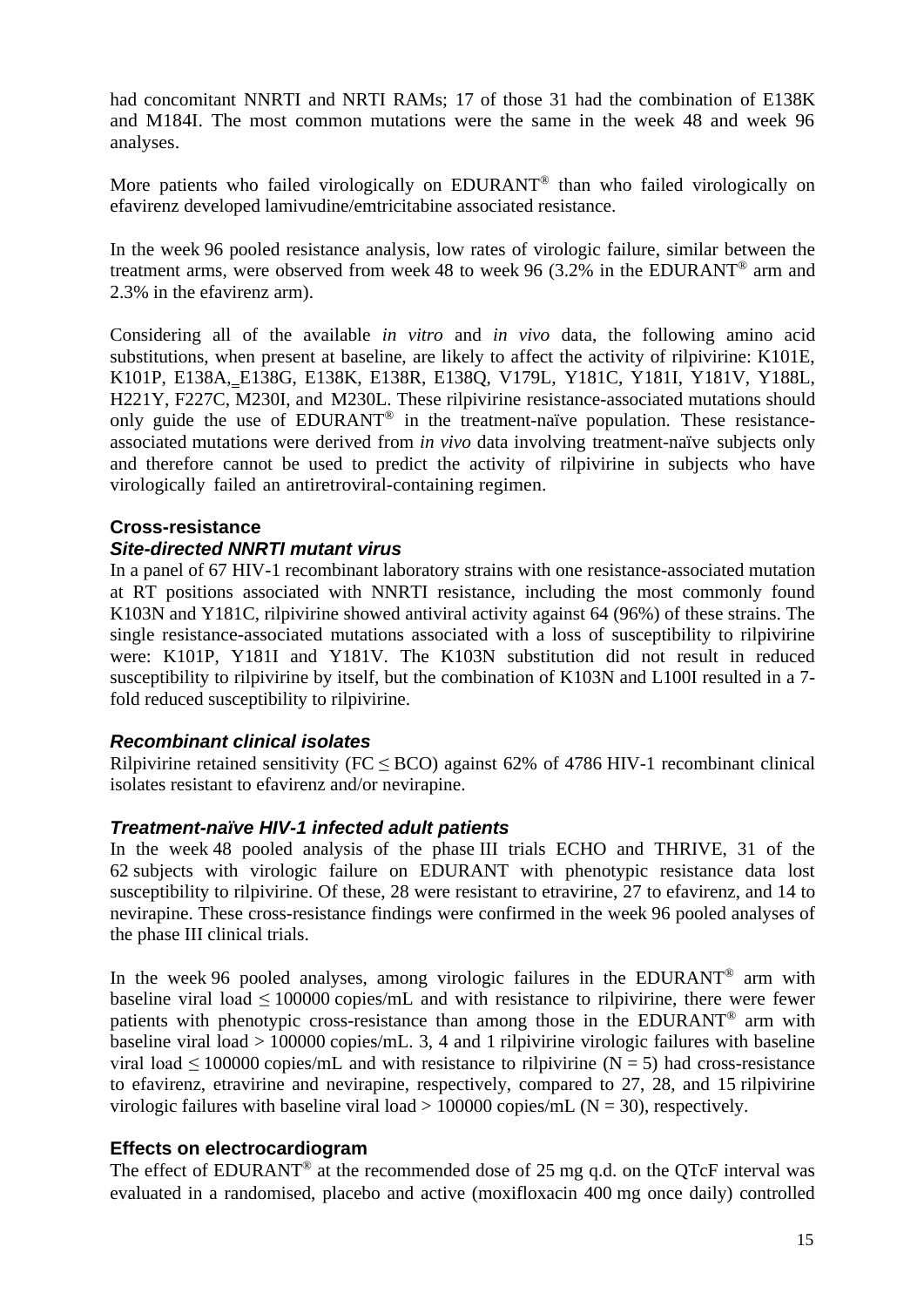crossover study in 60 healthy adults, with 13 measurements over 24 hours at steady-state. EDURANT<sup>®</sup> at the recommended dose of 25 mg q.d. is not associated with a clinically relevant effect on QTc.

When supratherapeutic doses of 75 mg q.d. and 300 mg q.d. of EDURANT<sup>®</sup> were studied in healthy adults, the maximum mean time-matched (95% upper confidence bound) differences in QTcF interval from placebo after baseline correction were 10.7 (15.3) and 23.3 (28.4) ms, respectively. Steady-state administration of EDURANT® 75 mg q.d. and 300 mg q.d. resulted in a mean Cmax approximately 2.6-fold and 6.7-fold, respectively, higher than the mean steady-state C<sub>max</sub> observed with the recommended 25 mg q.d. dose of EDURANT<sup>®</sup>.

#### **Clinical experience**

#### *Treatment-naïve HIV***-***1 infected adult patients*

The evidence of efficacy of EDURANT® is based on the analyses of 96 week data from 2 randomised, double-blinded, active-controlled, phase III trials TMC278-C209 (ECHO) and TMC278-C215 (THRIVE). The trials were identical in design, with the exception of the background regimen (BR). At 96 weeks, the virologic response rate confirmed undetectable viral load ( $<$  50 HIV-1 RNA copies/mL)] was evaluated in patients receiving EDURANT<sup>®</sup> 25 mg q.d. in addition to a BR versus patients receiving efavirenz 600 mg q.d. in addition to a BR. Similar efficacy for EDURANT<sup>®</sup> was seen in each trial demonstrating non-inferiority to efavirenz.

Antiretroviral treatment-naïve HIV-1 infected patients were enrolled who had a plasma HIV-1 RNA  $\geq$  5000 copies/mL and were screened for susceptibility to N(t)RTIs and for absence of specific NNRTI RAMs. In ECHO, the BR was fixed to the N(t)RTIs, tenofovir disoproxil fumarate plus emtricitabine. In THRIVE, the BR consisted of 2 investigator-selected N(t)RTIs: tenofovir disoproxil fumarate plus emtricitabine or zidovudine plus lamivudine or abacavir plus lamivudine. In ECHO, randomisation was stratified by screening viral load. In THRIVE, randomisation was stratified by screening viral load and by N(t)RTI BR.

This analysis included 690 patients in ECHO and 678 patients in THRIVE who had completed 96 weeks of treatment or discontinued earlier.

In the pooled analysis for ECHO and THRIVE, demographics and baseline characteristics were balanced between the EDURANT® arm and the efavirenz arm. Table 6 displays selected demographic and baseline disease characteristics of the patients in the EDURANT® and efavirenz arms.

| Table 6: Demographic and baseline disease characteristics of antiretroviral treatment-naïve HIV-1 |                                                 |           |  |  |  |  |
|---------------------------------------------------------------------------------------------------|-------------------------------------------------|-----------|--|--|--|--|
| infected adult subjects in the ECHO and THRIVE trials (pooled analysis)                           |                                                 |           |  |  |  |  |
|                                                                                                   | Pooled data from the ECHO and THRIVE trials     |           |  |  |  |  |
|                                                                                                   | $EDURANT^{\circledR} + BR$<br>$E$ favirenz + BR |           |  |  |  |  |
|                                                                                                   | $N = 686$                                       | $N = 682$ |  |  |  |  |
| <b>Demographic characteristics</b>                                                                |                                                 |           |  |  |  |  |
| Median Age, years (range)                                                                         | 36                                              | 36        |  |  |  |  |
|                                                                                                   | $(18-78)$                                       | $(19-69)$ |  |  |  |  |
| <b>Sex</b>                                                                                        |                                                 |           |  |  |  |  |
| Male                                                                                              | 76%                                             | 76%       |  |  |  |  |
| Female                                                                                            | 24%                                             | 24%       |  |  |  |  |
| Race                                                                                              |                                                 |           |  |  |  |  |
| White                                                                                             | 61%                                             | 60%       |  |  |  |  |
| Black/African American                                                                            | 24%                                             | 23%       |  |  |  |  |
| Asian                                                                                             | 11%                                             | 14%       |  |  |  |  |
| Other                                                                                             | 2%                                              | 2%        |  |  |  |  |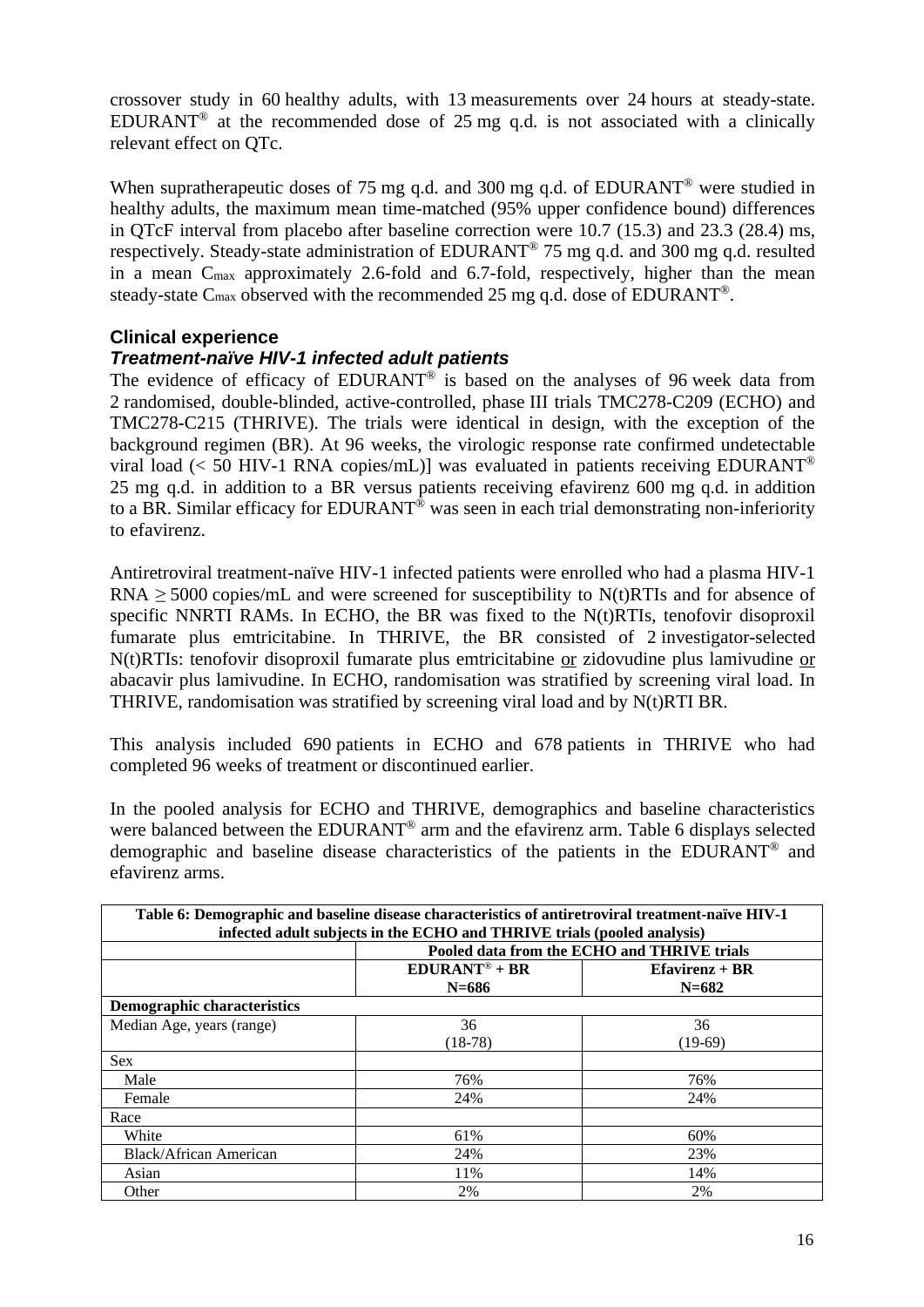| Not allowed to ask per local            | 1%        | 1%         |
|-----------------------------------------|-----------|------------|
| regulations                             |           |            |
| <b>Baseline disease characteristics</b> |           |            |
| Median baseline plasma HIV-1 RNA        | 5.0       | 5.0        |
| (range), $log_{10}$ copies/mL           | $(2-7)$   | $(3-7)$    |
| Median baseline CD4+ cell count         | 249       | 260        |
| (range), $x 10^6$ cells/L               | $(1-888)$ | $(1-1137)$ |
| Percentage of subjects with:            |           |            |
| hepatitis B/C virus co-infection        | 7.3%      | 9.5%       |
| Percentage of patients with the         |           |            |
| following background regimens:          |           |            |
| tenofovir disoproxil fumarate plus      |           |            |
| emtricitabine                           | 80.2%     | 80.1%      |
| zidovudine plus lamivudine              | 14.7%     | 15.1%      |
| abacavir plus lamivudine                | 5.1%      | 4.8%       |

BR=background regimen

Table 7 below shows the efficacy results at 48 weeks and at 96 weeks for patients treated with EDURANT® and patients treated with efavirenz from the pooled data from the ECHO and THRIVE trials. The response rate (confirmed undetectable viral load < 50 HIV-1 RNA copies/mL) at week 96 was comparable between the EDURANT® arm and the efavirenz arm. The incidence of virologic failure was higher in the EDURANT<sup>®</sup> arm than the efavirenz arm at week 96; however, most of the virologic failures occurred within the first 48 weeks of treatment. Discontinuations due to adverse events were higher in the efavirenz arm at week 96 than the EDURANT® arm. Most of these discontinuations occurred in the first 48 weeks of treatment.

| Table 7: Virologic Outcome of Randomised Treatment in the ECHO and THRIVE Trials in adults |                                                                                                                                       |                   |                            |                   |  |  |  |
|--------------------------------------------------------------------------------------------|---------------------------------------------------------------------------------------------------------------------------------------|-------------------|----------------------------|-------------------|--|--|--|
|                                                                                            | (Pooled Analysis at Week 48 (primary) and Week 96; ITT-TLOVR <sup>*</sup> )<br><b>Outcome at Week 48</b><br><b>Outcome at Week 96</b> |                   |                            |                   |  |  |  |
|                                                                                            |                                                                                                                                       |                   |                            |                   |  |  |  |
| $\frac{0}{0}$                                                                              | $EDURANT® +$                                                                                                                          | $E$ favirenz + BR | $EDURANT^{\circledR} + BR$ | $E$ favirenz + BR |  |  |  |
|                                                                                            | <b>BR</b>                                                                                                                             | $N = 682$         | $N = 686$                  | $N = 682$         |  |  |  |
|                                                                                            | $N = 686$                                                                                                                             |                   |                            |                   |  |  |  |
| Confirmed Undetectable                                                                     | 84.3                                                                                                                                  | 82.3              | 77.6                       | 77.6              |  |  |  |
| Viral Load                                                                                 |                                                                                                                                       |                   |                            |                   |  |  |  |
| $(< 50$ HIV-1 RNA                                                                          |                                                                                                                                       |                   |                            |                   |  |  |  |
| copies/mL) $\frac{\$ \#}{\ }                                                               |                                                                                                                                       |                   |                            |                   |  |  |  |
| Virologic Failure <sup>†</sup>                                                             | 9.0                                                                                                                                   | 4.8               | 11.5                       | 5.9               |  |  |  |
| Death                                                                                      | 0.1                                                                                                                                   | 0.4               | 0.1                        | 0.9               |  |  |  |
| Discontinued due to                                                                        | 2.0                                                                                                                                   | 6.7               | 3.8                        | 7.6               |  |  |  |
| adverse event (AE)                                                                         |                                                                                                                                       |                   |                            |                   |  |  |  |
| Discontinued for non-AE                                                                    | 4.5                                                                                                                                   | 5.7               | 7.0                        | 8.1               |  |  |  |
| reason <sup>1</sup>                                                                        |                                                                                                                                       |                   |                            |                   |  |  |  |

 $N =$  number of subjects per treatment group

intent-to-treat time to loss of virologic response

- § Subjects achieved virologic response (two consecutive viral loads < 50 copies/mL) and maintained it through week 48/96.
- # Predicted difference of response rates (95% CI) at week 48: 1.6% (-2.2%; 5.3%) and at week 96: -0.4%  $(-4.6\%; 3.8\%)$ ; both p-values  $< 0.0001$  (non-inferiority at 12% margin) from logistic regression model, including stratification factors and study.
- † Includes subjects who were rebounder (confirmed viral load ≥ 50 copies/mL after being responder) or who were never suppressed (no confirmed viral load < 50 copies/mL, either ongoing or discontinued due to lack or loss of efficacy).

¶ e.g. lost to follow-up, non-compliance, withdrew consent

At week 96, the mean change from baseline in CD4+ cell count was  $+228 \times 10^6$  cells/L in the EDURANT<sup>®</sup> arm and +219 x 10<sup>6</sup> cells/L in the efavirenz arm in the pooled analysis of the ECHO and THRIVE trials [estimated treatment difference (95% CI): 11.3 (-6.8; 29.4)].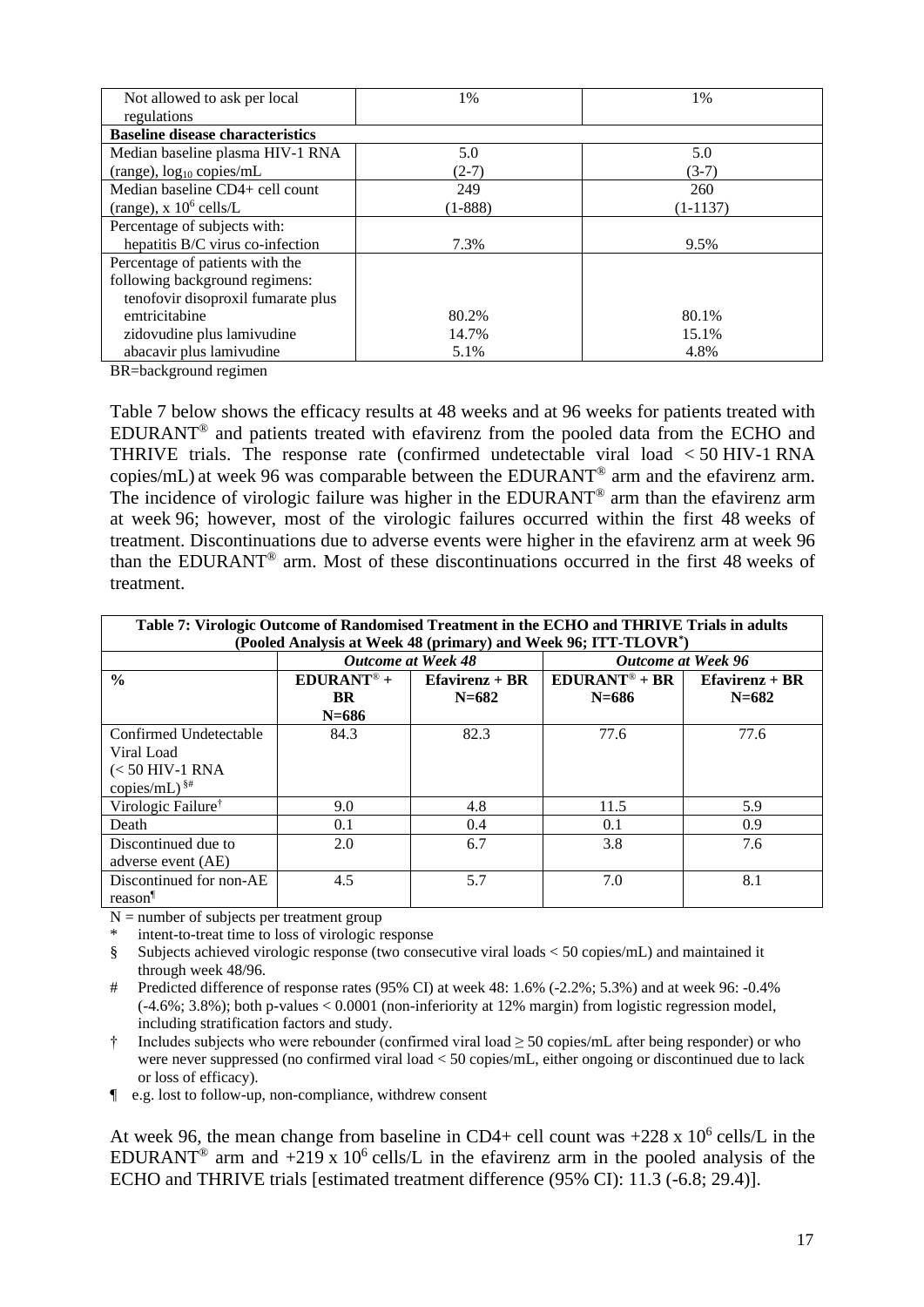From the week 96 pooled resistance analysis, the resistance outcome for patients with protocol defined virological failure, and paired genotypes (baseline and failure) is shown in table 8.

| Table 8: Resistance outcome by background NRTI regimen used<br>(pooled data from ECHO and THRIVE trials in the week 96 resistance analysis) |                             |                           |                         |             |  |  |  |  |  |
|---------------------------------------------------------------------------------------------------------------------------------------------|-----------------------------|---------------------------|-------------------------|-------------|--|--|--|--|--|
|                                                                                                                                             | tenofovir/<br>emtricitabine | zidovudine/<br>lamivudine | abacavir/<br>lamivudine | $All*$      |  |  |  |  |  |
| EDURANT <sup>®</sup> -treated                                                                                                               |                             |                           |                         |             |  |  |  |  |  |
| Resistance <sup>#</sup> to<br>emtricitabine/lamivudine<br>% $(n/N)$                                                                         | 6.9(38/550)                 | 3.0(3/101)                | 8.6(3/35)               | 6.4(44/686) |  |  |  |  |  |
| Resistance to rilpivirine<br>% $(n/N)$                                                                                                      | 6.5(36/550)                 | 3.0(3/101)                | 8.6(3/35)               | 6.1(42/686) |  |  |  |  |  |
| <i>Efavirenz-treated</i>                                                                                                                    |                             |                           |                         |             |  |  |  |  |  |
| Resistance to<br>emtricitabine/lamivudine<br>% $(n/N)$                                                                                      | 1.1(6/546)                  | 1.9(2/103)                | 3.0(1/33)               | 1.3(9/682)  |  |  |  |  |  |
| Resistance to efavirenz<br>% $(n/N)$                                                                                                        | 2.4(13/546)                 | 2.9(3/103)                | 3.0(1/33)               | 2.5(17/682) |  |  |  |  |  |

\* The number of patients with virologic failure and paired genotypes (baseline and failure) were 71, 11, and 4 for EDURANT® and 30, 10, and 2 for efavirenz, for the tenofovir/emtricitabine, zidovudine/lamivudine, and abacavir/lamivudine regimens, respectively.

# Resistance was defined as the emergence of any resistance-associated mutation at failure.

A subgroup analysis of the virologic response (< 50 HIV-1 RNA copies/mL) at 48 and 96 weeks and virologic failure by baseline viral load, CD4 count and by background NRTIs (pooled data from the ECHO and THRIVE trials) is presented in table 9.

| Table 9: Virologic response (< 50 HIV-1 RNA copies/mL, ITT-TLOVR) and virologic failure by baseline                                |           |                             |                  |            |                           |                             |                   |                             |
|------------------------------------------------------------------------------------------------------------------------------------|-----------|-----------------------------|------------------|------------|---------------------------|-----------------------------|-------------------|-----------------------------|
| viral load and by background NRTIs (Pooled analysis at Week 48 [primary] and Week 96 from the ECHO<br>and THRIVE trials in adults) |           |                             |                  |            |                           |                             |                   |                             |
|                                                                                                                                    |           | <b>Outcome at Week 48</b>   |                  |            | <b>Outcome at Week 96</b> |                             |                   |                             |
|                                                                                                                                    |           | $EDURANT® +$                | $Efavirenz + BR$ |            | $EDURANT® +$              |                             | $E$ favirenz + BR |                             |
|                                                                                                                                    | <b>BR</b> |                             | $N = 682$        |            | <b>BR</b>                 |                             | $N = 682$         |                             |
|                                                                                                                                    | $N = 686$ |                             |                  |            | $N = 686$                 |                             |                   |                             |
|                                                                                                                                    | N         | $n\left(\frac{9}{6}\right)$ | ${\bf N}$        | n(%)       | N                         | $n\left(\frac{9}{6}\right)$ | $\mathbf N$       | $n\left(\frac{0}{0}\right)$ |
| Proportion of patients with HIV-1 RNA < 50 copies/mL at week 48* and at week 96*by baseline plasma                                 |           |                             |                  |            |                           |                             |                   |                             |
| viral load (copies/mL)                                                                                                             |           |                             |                  |            |                           |                             |                   |                             |
| $\leq 100000$                                                                                                                      | 368       | 332                         | 330              | 276        | 368                       | 309                         | 329               | 263                         |
|                                                                                                                                    |           | $(90.2\%)$                  |                  | $(83.6\%)$ |                           | $(84.0\%)$                  |                   | $(79.9\%)$                  |
| >100000                                                                                                                            | 318       | 246                         | 352              | 285        | 318                       | 223                         | 353               | 266                         |
|                                                                                                                                    |           | $(77.4\%)$                  |                  | $(81.0\%)$ |                           | $(70.1\%)$                  |                   | $(75.4\%)$                  |
| $> 100000$ to $\leq 500000$                                                                                                        | 249       | 198                         | 270              | 223        | 249                       | 178                         | 270               | 205                         |
|                                                                                                                                    |           | (79.5%)                     |                  | $(82.6\%)$ |                           | (71.5%)                     |                   | $(75.9\%)$                  |
| > 500000                                                                                                                           | 69        | 48                          | 82               | 62         | 69                        | 45                          | 83                | 61                          |
|                                                                                                                                    |           | $(69.6\%)$                  |                  | $(75.6\%)$ |                           | $(65.2\%)$                  |                   | $(73.5\%)$                  |
| Virologic Failure <sup>†</sup> by baseline plasma viral load (copies/mL)                                                           |           |                             |                  |            |                           |                             |                   |                             |
| $\leq 100000$                                                                                                                      | 368       | 14                          | 330              | 11         | 368                       | 21                          | 329               | 12                          |
|                                                                                                                                    |           | $(3.8\%)$                   |                  | (3.3%)     |                           | $(5.7\%)$                   |                   | $(3.6\%)$                   |
| >100000                                                                                                                            | 318       | 48                          | 352              | 22         | 318                       | 58                          | 353               | 28                          |
|                                                                                                                                    |           | $(15.1\%)$                  |                  | $(6.3\%)$  |                           | $(18.2\%)$                  |                   | $(7.9\%)$                   |
| $> 100000$ to $\leq 500000$                                                                                                        | 249       | 33                          | 270              | 13         | 249                       | 43                          | 270               | 18                          |
|                                                                                                                                    |           | (13.3%)                     |                  | $(4.8\%)$  |                           | (17.3%)                     |                   | $(6.7\%)$                   |
| > 500000                                                                                                                           | 69        | 15                          | 82               | 9          | 69                        | 15                          | 83                | 10                          |
|                                                                                                                                    |           | (21.7%)                     |                  | $(11.0\%)$ |                           | (21.7%)                     |                   | $(12.0\%)$                  |
| Proportion of patients with HIV-1 RNA < 50 copies/mL at week 48* and at week 96* by baseline CD4 count<br>$(x 10^6$ cells/L)       |           |                             |                  |            |                           |                             |                   |                             |
| < 50                                                                                                                               | 34        | 20                          | 36               | 29         | 34                        | 19                          | 36                | 25                          |
|                                                                                                                                    |           | $(58.8\%)$                  |                  | $(80.6\%)$ |                           | $(55.9\%)$                  |                   | $(69.4\%)$                  |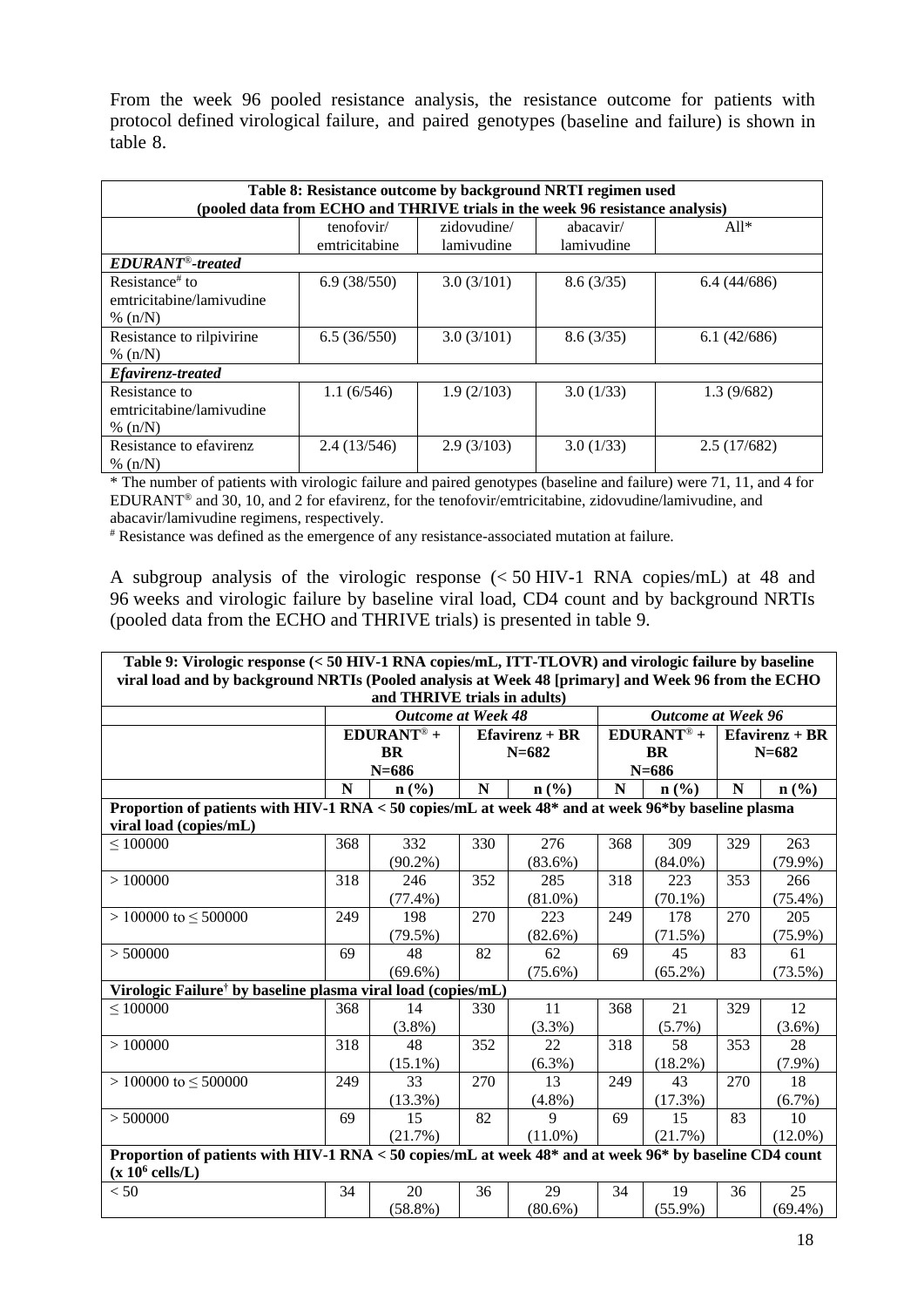| Table 9: Virologic response (< 50 HIV-1 RNA copies/mL, ITT-TLOVR) and virologic failure by baseline<br>viral load and by background NRTIs (Pooled analysis at Week 48 [primary] and Week 96 from the ECHO |     |            |     |                |     |            |     |                |
|-----------------------------------------------------------------------------------------------------------------------------------------------------------------------------------------------------------|-----|------------|-----|----------------|-----|------------|-----|----------------|
| and THRIVE trials in adults)                                                                                                                                                                              |     |            |     |                |     |            |     |                |
| $\geq 50 < 200$                                                                                                                                                                                           | 194 | 156        | 175 | 143            | 194 | 138        | 175 | 131            |
|                                                                                                                                                                                                           |     | $(80.4\%)$ |     | (81.7%)        |     | $(71.1\%)$ |     | $(74.9\%)$     |
| $\geq$ 200-< 350                                                                                                                                                                                          | 313 | 272        | 307 | 253            | 313 | 252        | 307 | 244            |
|                                                                                                                                                                                                           |     | $(86.9\%)$ |     | $(82.4\%)$     |     | $(80.5\%)$ |     | $(79.5\%)$     |
| $\geq$ 350                                                                                                                                                                                                | 144 | 130        | 164 | 136            | 144 | 123        | 164 | 129            |
|                                                                                                                                                                                                           |     | $(90.3\%)$ |     | $(82.9\%)$     |     | $(85.4\%)$ |     | (78.7%)        |
| Virologic Failure <sup>†</sup> by baseline CD4 count (x 10 <sup>6</sup> cells/L)                                                                                                                          |     |            |     |                |     |            |     |                |
| < 50                                                                                                                                                                                                      | 34  | 6          | 36  | $\mathbf{1}$   | 34  | 6          | 36  | $\overline{4}$ |
|                                                                                                                                                                                                           |     | $(17.6\%)$ |     | $(2.8\%)$      |     | $(17.6\%)$ |     | $(11.1\%)$     |
| $\geq 50 < 200$                                                                                                                                                                                           | 194 | 27         | 175 | 14             | 194 | 37         | 175 | 14             |
|                                                                                                                                                                                                           |     | $(13.9\%)$ |     | $(8.0\%)$      |     | $(19.1\%)$ |     | $(8.0\%)$      |
| $\geq$ 200-< 350                                                                                                                                                                                          | 313 | 21         | 307 | 14             | 313 | 26         | 307 | 15             |
|                                                                                                                                                                                                           |     | $(6.7\%)$  |     | $(4.6\%)$      |     | $(8.3\%)$  |     | $(4.9\%)$      |
| $\geq$ 350                                                                                                                                                                                                | 144 | 8          | 164 | $\overline{4}$ | 144 | 10         | 164 | 7              |
|                                                                                                                                                                                                           |     | $(5.6\%)$  |     | $(2.4\%)$      |     | $(6.9\%)$  |     | $(4.3\%)$      |
| Proportion of patients with HIV-1 RNA < 50 copies/mL at week 48* and at week 96* by background                                                                                                            |     |            |     |                |     |            |     |                |
| $N(t)$ RTI                                                                                                                                                                                                |     |            |     |                |     |            |     |                |
| tenofovir disoproxil fumarate                                                                                                                                                                             | 550 | 459        | 546 | 450            | 550 | 423        | 546 | 422            |
| plus emtricitabine                                                                                                                                                                                        |     | (83.5%)    |     | $(82.4\%)$     |     | $(76.9\%)$ |     | (77.3%)        |
| zidovudine plus lamivudine                                                                                                                                                                                | 101 | 88         | 103 | 83             | 101 | 82         | 103 | 79             |
|                                                                                                                                                                                                           |     | $(87.1\%)$ |     | $(80.6\%)$     |     | $(81.2\%)$ |     | (76.7%)        |
| abacavir plus lamivudine                                                                                                                                                                                  | 35  | 31         | 33  | 28             | 35  | 27         | 33  | 28             |
|                                                                                                                                                                                                           |     | $(88.6\%)$ |     | $(84.8\%)$     |     | $(77.1\%)$ |     | $(84.8\%)$     |

N=number of subjects per treatment group

n=number of observations

Imputations according to the TLOVR algorithm.

† Includes subjects who were rebounder (confirmed viral load ≥ 50 copies/mL after being responder) or who were never suppressed (no confirmed viral load < 50 copies/mL, either ongoing or discontinued due to lack or loss of efficacy).

Study TMC278-C204 was a randomised, active-controlled, phase IIb trial in antiretroviral treatment-naïve HIV-1 infected adult patients consisting of 2 parts: an initial partially blinded dose-finding part [EDURANT® doses blinded] up to 96 weeks, followed by a long-term, open label part. In the open label part of the trial, patients originally randomised to one of the 3 doses of EDURANT® were all treated with EDURANT® 25 mg once daily in addition to a BR, once the dose for the phase III studies was selected. Patients in the control arm received efavirenz 600 mg once daily in addition to a BR in both parts of the study. The BR consisted of 2 investigator-selected N(t)RTIs: zidovudine plus lamivudine or tenofovir disoproxil fumarate plus emtricitabine.

Study TMC278-C204 enrolled 368 HIV-1 infected treatment-naïve adult patients who had a plasma HIV-1 RNA  $\geq$  5000 copies/mL, previously received  $\leq$  2 weeks of treatment with an N(t)RTI or protease inhibitor, had no prior use of NNRTIs, and were screened for susceptibility to N(t)RTI and for absence of specific NNRTI RAMs.

At 96 weeks, the proportion of patients with < 50 HIV-1 RNA copies/mL receiving EDURANT<sup>®</sup> 25 mg (N=93) compared to patients receiving efavirenz (N=89) was 76% and 71%, respectively. The mean increase from baseline in CD4+ counts was  $146 \times 10^6$  cells/L in patients receiving EDURANT<sup>®</sup> 25 mg and 160 x 10<sup>6</sup> cells/L in patients receiving efavirenz.

Of those patients who were responders at week 96, 74% of patients receiving EDURANT<sup>®</sup> remained with undetectable viral load (< 50 HIV-1 RNA copies/mL) at week 240 compared to 81% of patients receiving efavirenz. There were no safety concerns identified in the week 240 analyses.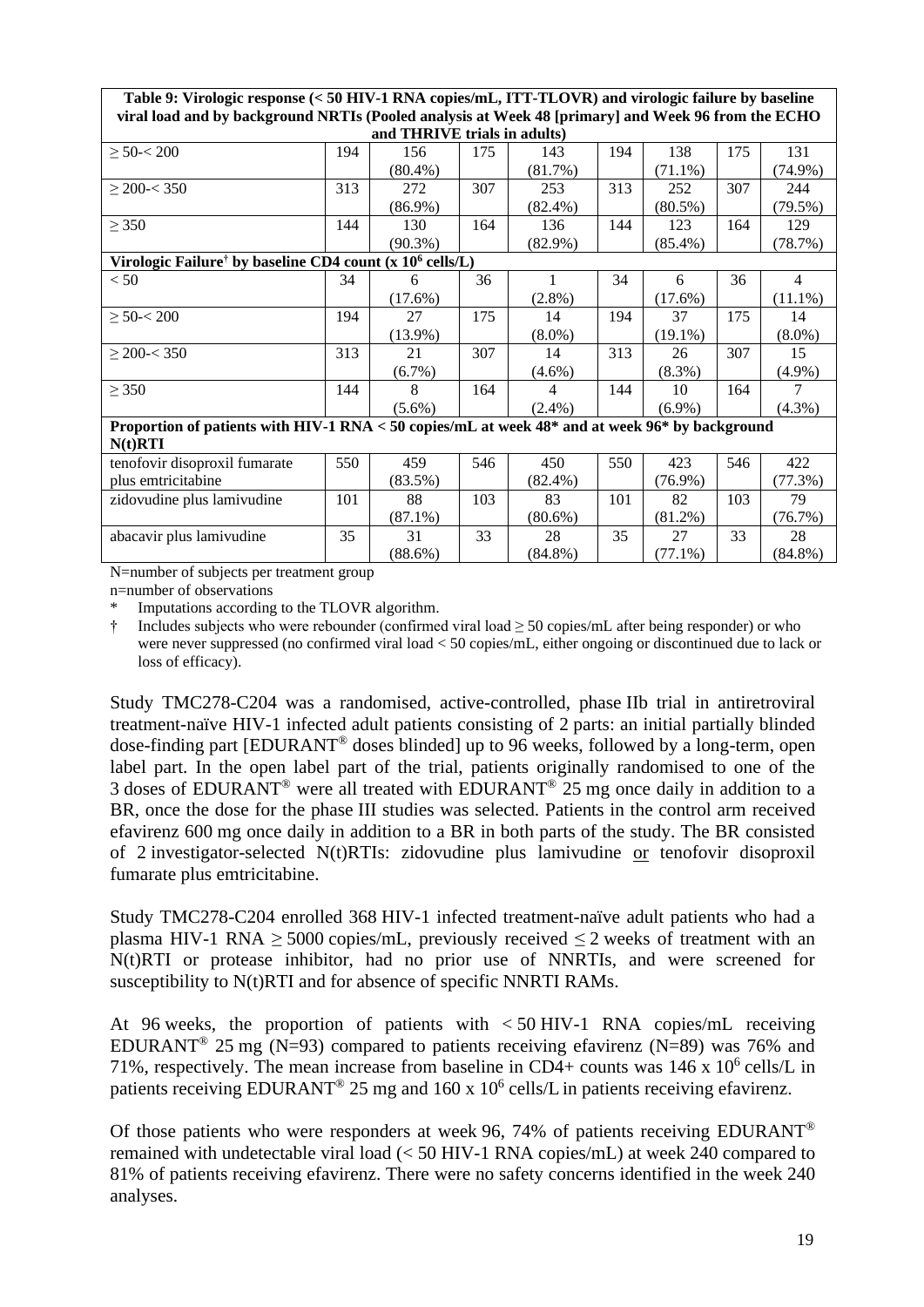#### *Pregnancy*

Rilpivirine in combination with a background regimen was evaluated in a clinical trial of 19 pregnant women during the second and third trimesters, and postpartum. The pharmacokinetic data demonstrate that total exposure (AUC) to rilpivirine as a part of an antiretroviral regimen was approximately 30% lower during pregnancy compared with postpartum (6-12 weeks). Virologic response was preserved throughout the trial period. No mother to child transmission occurred in all 10 infants born to the mothers who completed the trial and for whom the HIV status was available. Rilpivirine was well tolerated during pregnancy and postpartum. There were no new safety findings compared with the known safety profile of rilpivirine in HIV 1 infected adults.

#### *Treatment-naïve HIV-1 infected pediatric patients (12 years to less than 18 years of age)*

The pharmacokinetics, safety, tolerability and efficacy of EDURANT<sup>®</sup> 25 mg once daily, in combination with an investigator-selected BR containing two NRTIs, was evaluated in trial TMC278-C213, a single-arm, open-label Phase 2 trial in antiretroviral treatment-naive HIV-1 infected pediatric subjects 12 to less than 18 years of age and weighing at least 32 kg. This analysis included 36 patients who had completed at least 48 weeks of treatment or discontinued earlier.

The 36 subjects had a median age of 14.5 years (range: 12 to less than 18 years of age), and were 55.6% female, 88.9% Black and 11.1% Asian. The median baseline plasma HIV-1 RNA was 4.8 log<sub>10</sub> copies/mL, and the median baseline CD4+ cell count was 414 x  $10^6$  cells/L (range:  $25$  to  $983 \times 10^6$  cells/L).

The proportion of subjects with HIV-1 RNA  $<$  50 copies/mL at Week 48 (TLOVR) was 72.2% (26/36). The proportion of responders was higher in subjects with a baseline viral load  $\leq$ 100000 copies/mL (78.6%, 22/28) as compared to those with a baseline viral load >100000 copies/mL (50.0%, 4/8). The proportion of virological failures was 22.2% (8/36). The proportion of virologic failures was lower in subjects with a baseline viral load <100000 copies/mL (17.9%, 5/28) as compared to those with a baseline viral load >100000 copies/mL (37.5%, 3/8). One subject discontinued due to an adverse event and 1 subject discontinued due to reasons other than an adverse event or virology failure. At Week 48, the mean increase in CD4+ cell count from baseline was  $201.2 \times 10^6$  cells/L.

## **Pharmacokinetic Properties**

The pharmacokinetic properties of rilpivirine have been evaluated in adult healthy subjects and in antiretroviral treatment-naïve HIV-1 infected patients 12 years of age and older. Exposure to rilpivirine was generally lower in HIV-1 infected patients than in healthy subjects.

#### **Absorption**

After oral administration, the maximum plasma concentration of rilpivirine is generally achieved within 4-5 hours. The absolute bioavailability of EDURANT® is unknown.

#### **Effect of food on absorption**

The exposure to rilpivirine was approximately 40% lower when EDURANT® was taken in a fasted condition as compared to a normal caloric meal (533 kcal) or high-fat high-caloric meal (928 kcal). When EDURANT® was taken with only a protein-rich nutritional drink, exposures were 50% lower than when taken with a meal. EDURANT ® **must be taken with a meal** to obtain optimal absorption. Taking EDURANT® in fasted condition or with only a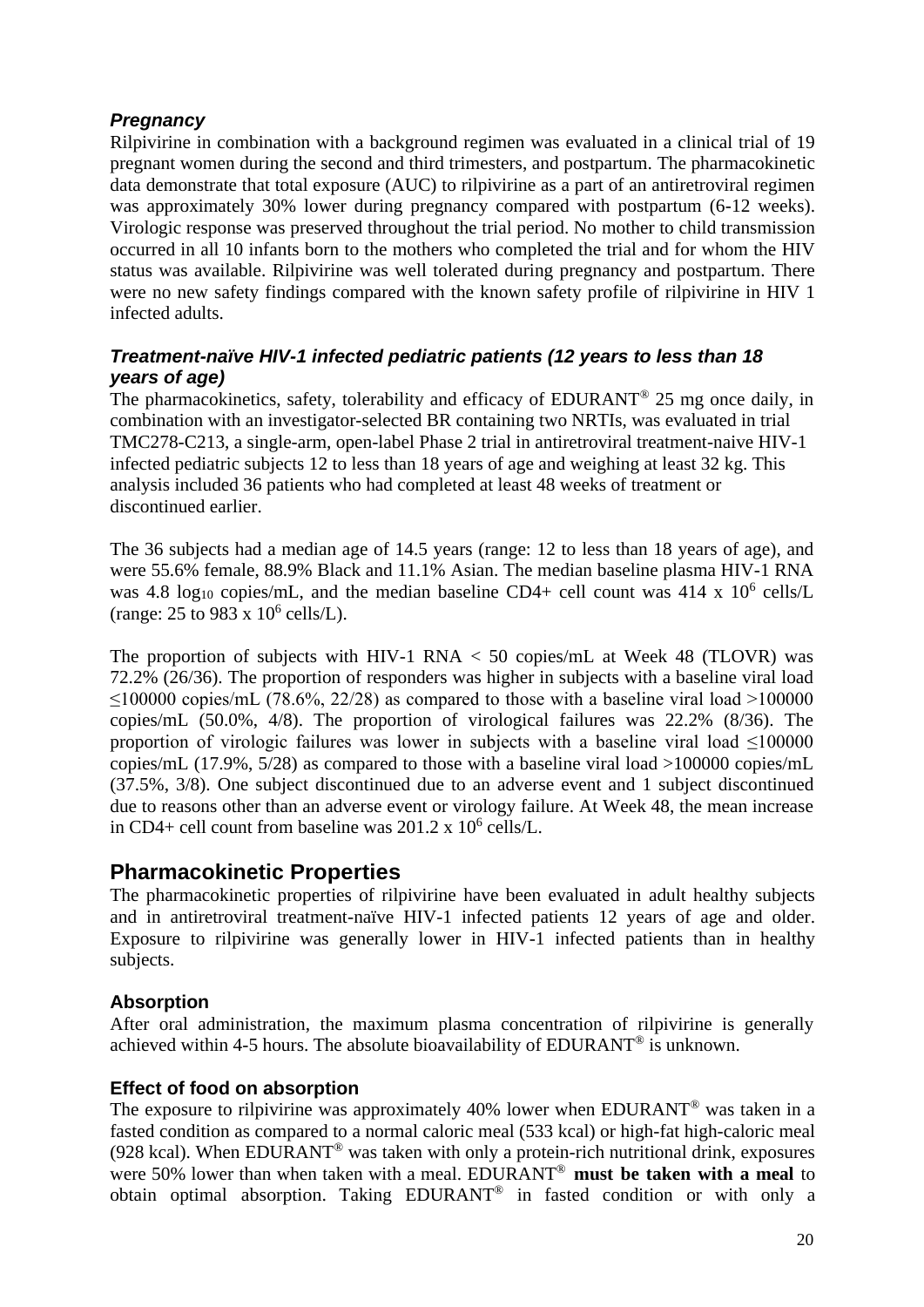nutritional drink may result in decreased plasma concentrations of rilpivirine, which could potentially reduce the therapeutic effect of EDURANT® (see *Dosage and Administration*).

#### **Distribution**

Rilpivirine is approximately 99.7% bound to plasma proteins *in vitro*, primarily to albumin. The distribution of rilpivirine into compartments other than plasma (e.g., cerebrospinal fluid, genital tract secretions) has not been evaluated in humans.

#### **Metabolism**

*In vitro* experiments indicate that rilpivirine primarily undergoes oxidative metabolism mediated by the cytochrome P450 (CYP) 3A system.

#### **Elimination**

The terminal elimination half-life of rilpivirine is approximately 45 hours. After single dose oral administration of  $^{14}$ C-rilpivirine, on average 85% and 6.1% of the radioactivity could be retrieved in faeces and urine, respectively. In faeces, unchanged rilpivirine accounted for on average 25% of the administered dose. Only trace amounts of unchanged rilpivirine (< 1% of dose) were detected in urine.

#### **Special Populations**

#### *Pediatrics (less than 18 years of age)*

The pharmacokinetics of rilpivirine in antiretroviral treatment-naïve HIV-1 infected pediatric subjects 12 to less than 18 years of age receiving EDURANT<sup>®</sup> 25 mg once daily were comparable to those in treatment-naïve HIV-1 infected adults receiving EDURANT® 25 mg once daily. There was no impact of body weight on rilpivirine pharmacokinetics in pediatric subjects in trial C213 (33 to 93 kg), similar to what was observed in adults.

The pharmacokinetics of rilpivirine in pediatric patients less than 12 years of age are under investigation. Dosing recommendations for pediatric patients less than 12 years of age cannot be made due to insufficient data (see *Dosage and Administration*).

#### *Elderly (65 years of age and older)*

Population pharmacokinetic analysis in HIV infected patients showed that rilpivirine pharmacokinetics are not different across the age range (18 to 78 years) evaluated, with only 3 subjects aged 65 years or older. No dose adjustment of EDURANT® is required in elderly patients. EDURANT ® should be used with caution in this population (see *Dosage and Administration*).

#### *Renal impairment*

The pharmacokinetics of rilpivirine have not been studied in patients with renal insufficiency. Renal elimination of rilpivirine is negligible. No dose adjustment is needed for patients with mild or moderate renal impairment. In patients with severe renal impairment or end-stage renal disease. EDURANT<sup>®</sup> should be used with caution, as plasma concentrations may be increased due to alteration of drug absorption, distribution and/or metabolism secondary to renal dysfunction. In patients with severe renal impairment or end-stage renal disease, the combination of EDURANT® with a strong CYP3A inhibitor should only be used if the benefit outweighs the risk. As rilpivirine is highly bound to plasma proteins, it is unlikely that it will be significantly removed by haemodialysis or peritoneal dialysis (see *Dosage and Administration*).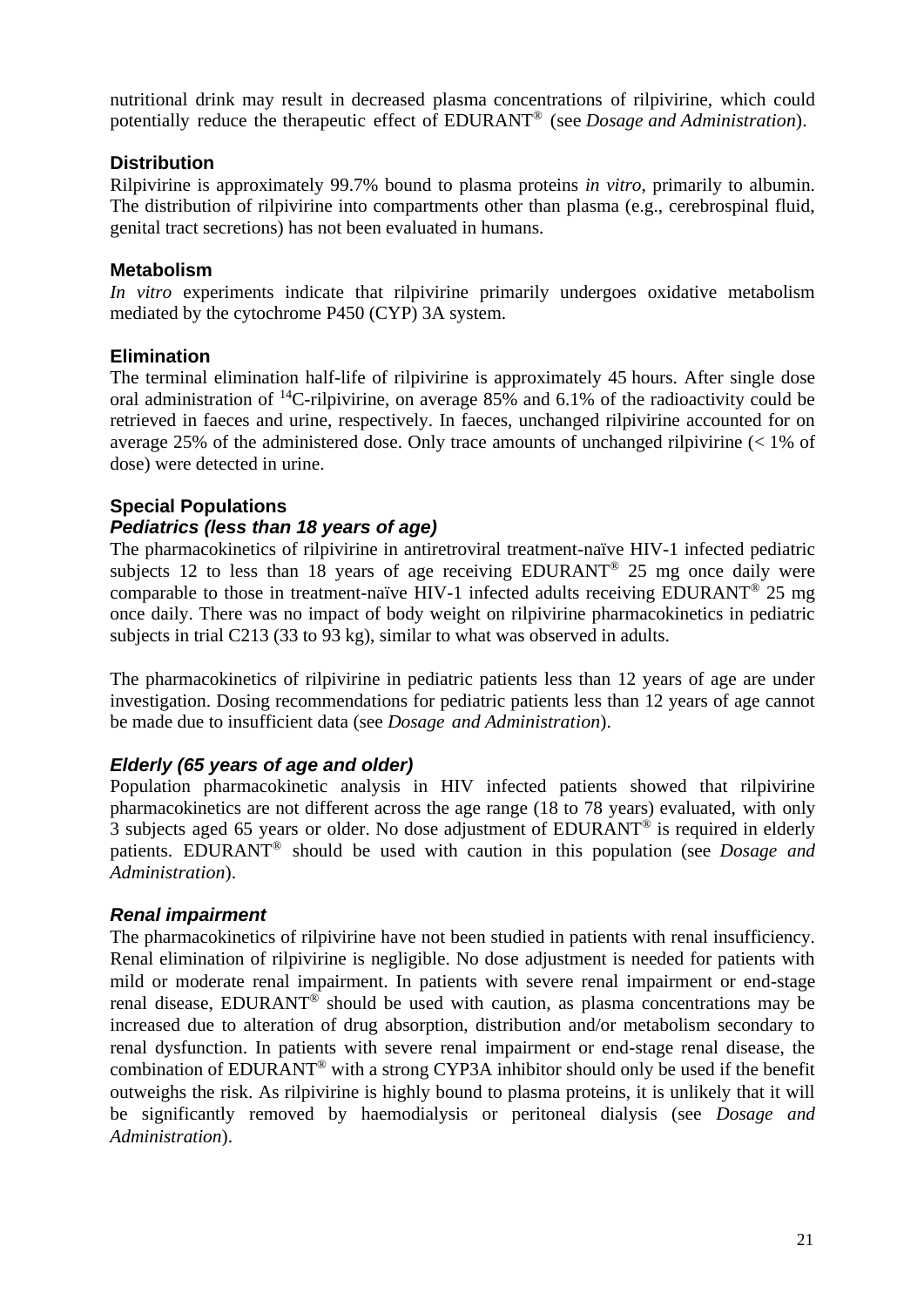#### *Hepatic impairment*

Rilpivirine is primarily metabolised and eliminated by the liver. In a study comparing 8 patients with mild hepatic impairment (Child-Pugh score A) to 8 matched controls, and 8 patients with moderate hepatic impairment (Child-Pugh score B) to 8 matched controls, the multiple dose exposure of rilpivirine was 47% higher in patients with mild hepatic impairment and 5% higher in patients with moderate hepatic impairment. However, it may not be excluded that the pharmacologically active, unbound, rilpivirine exposure is significantly increased in moderate hepatic impairment. No dose adjustment is suggested but caution is advised in patients with moderate hepatic impairment. EDURANT® has not been studied in patients with severe hepatic impairment (Child-Pugh score C). Therefore, EDURANT® is not recommended in patients with severe hepatic impairment (see *Dosage and Administration*).

#### *Hepatitis B and/or hepatitis C virus co-infection*

Population pharmacokinetic analysis indicated that hepatitis B and/or C virus co-infection had no clinically relevant effect on the exposure to rilpivirine.

#### *Pregnancy and Postpartum*

The exposure to total rilpivirine after intake of rilpivirine 25 mg once daily as part of an antiretroviral regimen was lower during pregnancy (similar for the  $2<sup>nd</sup>$  and  $3<sup>rd</sup>$  trimester) compared with postpartum (see Table 10). The decrease in unbound (i.e., active) rilpivirine pharmacokinetic parameters during pregnancy compared to postpartum was less pronounced than for total rilpivirine.

In women receiving rilpivirine 25 mg once daily during the  $2<sup>nd</sup>$  trimester of pregnancy, mean intra-individual values for total rilpivirine C<sub>max</sub>, AUC<sub>24h</sub> and C<sub>min</sub> values were, respectively, 21%, 29% and 35% lower as compared to postpartum; during the 3rd trimester of pregnancy, Cmax, AUC24h and Cmin values were, respectively, 20%, 31% and 42% lower as compared to postpartum.

| Table To, I hat macokinence results of Total Kuptvirine Arter Auministration of Kuptvirine 25 ing Once<br>Daily as Part of an Antiretroviral Regimen, During the $2nd$ Trimester of Pregnancy, the $3rd$ Trimester of<br><b>Pregnancy and Postpartum</b> |                                                 |                                             |                                                       |  |  |  |  |
|----------------------------------------------------------------------------------------------------------------------------------------------------------------------------------------------------------------------------------------------------------|-------------------------------------------------|---------------------------------------------|-------------------------------------------------------|--|--|--|--|
| <b>Pharmacokinetics of total</b><br>rilpivirine<br>(mean $\pm$ SD, t <sub>max</sub> : median [range])                                                                                                                                                    | <b>Postpartum</b><br>$(6-12$ Weeks)<br>$(n=11)$ | $2nd$ Trimester<br>of pregnancy<br>$(n=15)$ | 3 <sup>rd</sup> Trimester<br>of pregnancy<br>$(n=13)$ |  |  |  |  |
| $C_{min}$ , ng/mL                                                                                                                                                                                                                                        | $84.0 \pm 58.8$                                 | $54.3 \pm 25.8$                             | $52.9 \pm 24.4$                                       |  |  |  |  |
| $C_{\text{max}}$ , ng/mL                                                                                                                                                                                                                                 | $167 \pm 101$                                   | $121 \pm 45.9$                              | $123 \pm 47.5$                                        |  |  |  |  |
| $t_{max}$ , h                                                                                                                                                                                                                                            | $4.00(2.03-25.08)$                              | $4.00(1.00-9.00)$                           | $4.00(2.00-24.93)$                                    |  |  |  |  |
| $AUC24h$ , ng.h/mL                                                                                                                                                                                                                                       | $2714 \pm 1535$                                 | $1792 \pm 711$                              | $1762 \pm 662$                                        |  |  |  |  |

# **Table 10: Pharmacokinetic Results of Total Rilpivirine After Administration of Rilpivirine 25 mg Once**

#### **Other populations**

#### *Gender*

No clinically relevant differences in the pharmacokinetics of rilpivirine have been observed between men and women.

#### *Race*

Population pharmacokinetic analysis of rilpivirine in HIV infected patients indicated that race had no clinically relevant effect on the exposure to rilpivirine.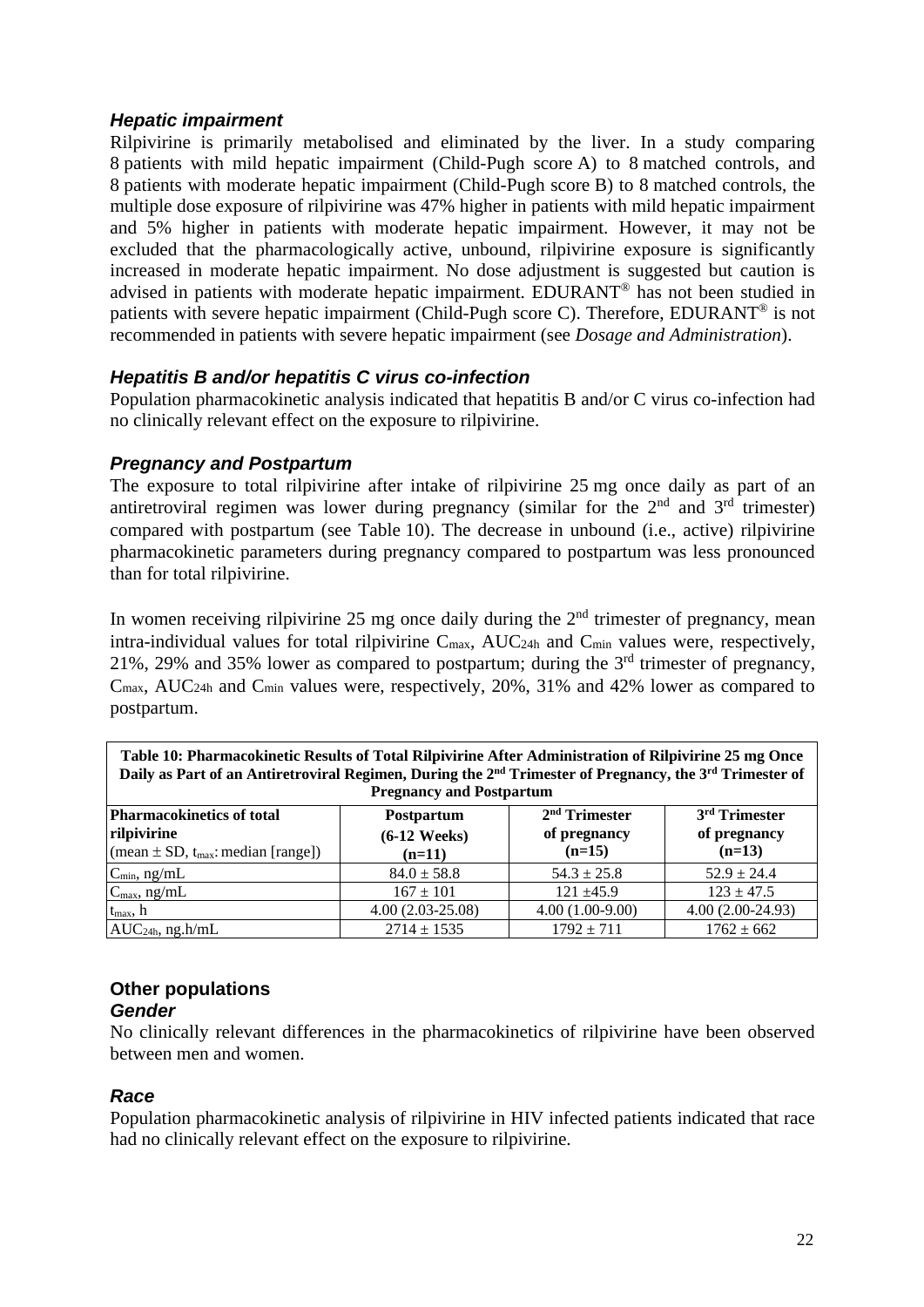# **NON-CLINICAL INFORMATION General toxicology studies**

Animal toxicology studies have been conducted with rilpivirine in mice, rats, rabbits, dogs and cynomolgus monkeys. The target organs and systems of toxicity were the adrenal cortex and the associated steroid biosynthesis (mouse, rat, dog, cynomolgus monkey), the reproductive organs (female mouse, male and female dog), the liver (mouse, rat, dog), the thyroid and pituitary gland (rat), the kidney (mouse, dog), the hematopoietic system (mouse, rat, dog), and the coagulation system (rat).

# **Repeated dose toxicity**

Liver toxicity associated with liver enzyme induction was observed in rodents. In dogs, cholestasis- like effects were noted.

# **Reproductive toxicology studies**

In a study conducted in rats, there were no effects on mating or fertility with rilpivirine up to 400 mg/kg/day, a dose of rilpivirine that showed maternal toxicity. This dose is associated with an exposure that is approximately 40 times higher than the exposure in humans at the recommended dose of 25 mg q.d. Studies in animals have shown no evidence of relevant embryonic or foetal toxicity or an effect on reproductive function. There was no teratogenicity with rilpivirine in rats and rabbits. The exposures at the embryo-fetal No Observed Adverse Effects Levels (NOAELs) in rats and rabbits were respectively 15 and 70 times higher than the exposure in humans at the recommended dose of 25 mg q.d. In a pre- and postnatal development assessment in rats, rilpivirine had no effect on development of offspring during lactation or post weaning when the mothers were dosed up to 400 mg/kg/day.

#### **Carcinogenesis and mutagenesis**

Rilpivirine was evaluated for carcinogenic potential by oral gavage administration to mice and rats up to 104 weeks. Daily doses of 20, 60 and 160 mg/kg/day were administered to mice and doses of 40, 200, 500 and 1500 mg/kg/day were administered to rats. An increase in the incidences of hepatocellular adenomas and carcinomas was observed in mice and rats. An increase in the incidences of follicular cell adenomas and/or carcinomas in the thyroid gland was observed in rats. Administration of rilpivirine did not cause a statistically significant increase in the incidence of any other benign or malignant neoplasm in mice or rats. The observed hepatocellular findings in mice and rats may be rodent-specific, associated with liver enzyme induction. The follicular cell findings may be rat-specific, associated with increased clearance of thyroxine. At the lowest tested doses in the carcinogenicity studies, the systemic exposures (based on AUC) to rilpivirine were 21-fold (mice) and 3-fold (rats), relative to those observed in humans at the recommended dose (25 mg q.d.).

Rilpivirine has tested negative in the *in vitro* Ames reverse mutation assay, *in vitro* chromosomal aberration assay in human lymphocyte and *in vitro* clastogenicity mouse lymphoma assay, tested in the absence and presence of a metabolic activation system. Rilpivirine did not induce chromosomal damage in the *in vivo* micronucleus test in mice.

#### **PHARMACEUTICAL INFORMATION List of Excipients Tablet core**

Croscarmellose sodium Lactose monohydrate Magnesium stearate Polysorbate 20